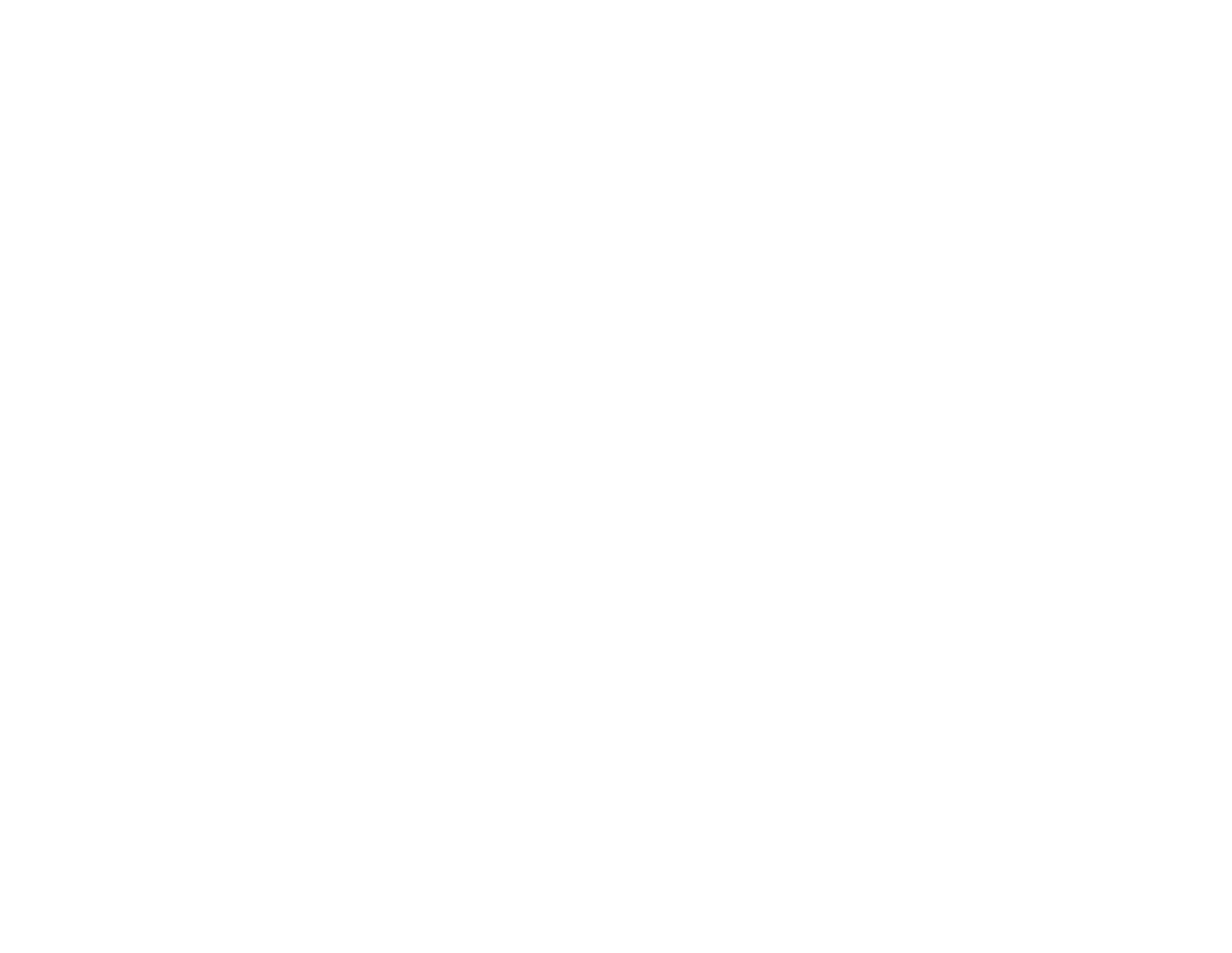### **Table of Contents**

| Section I: Executive Summary                                                                          | Page 5  |
|-------------------------------------------------------------------------------------------------------|---------|
| Percent of Your Students Ready for College-Level Coursework                                           |         |
| Five Year Trends-Percent of Students Who Met College Readiness Benchmarks                             |         |
| Five Year Trends-Average ACT Scores                                                                   |         |
| Five Year Trends—Average ACT Scores by Level of Preparation                                           |         |
| Five Year Trends-Percent and Average Composite Score by Race/Ethnicity                                |         |
| Percent of Students in College Readiness Standards Score Ranges                                       |         |
| Average ACT College Reportable Scores by Test Session Duration                                        |         |
| Percent of Students Who Met College Readiness Benchmark Scores by Test Session Duration               |         |
| Section II: Academic Achievement                                                                      | Page 11 |
| ACT Score Distributions, Cumulative Percentages, Averages, and Quartile Values                        |         |
| Average ACT Composite Scores for Race/Ethnicity by Level of Preparation                               |         |
| Average ACT Scores by Race/Ethnicity                                                                  |         |
| Percent of Students in College Readiness Standards Score Ranges                                       |         |
| Average ACT Scores by Gender                                                                          |         |
| Percent of Students Who Met College Readiness Benchmark Scores by Gender                              |         |
| College Readiness Benchmark Percent and Average ACT Scores by Overall High School Curriculum          |         |
| College Readiness Benchmark Percent and Average ACT Scores by Content-Specific Curriculum             |         |
| Section III: College Readiness & Impact of Course Rigor                                               | Page 17 |
| Percent of Students Who Met ACT College Readiness Benchmark Scores by Race/Ethnicity                  |         |
| Average ACT Scores and Average ACT Score Changes by Common Course Patterns                            |         |
| College Readiness Percents by Common Course Patterns                                                  |         |
|                                                                                                       |         |
| Section IV: Career and Educational Aspirations                                                        | Page 25 |
| Distribution of Planned Educational Majors for All Students by College Plans                          |         |
| Average ACT Composite Scores for Racial/Ethnic Groups by Post-Secondary Educational Aspirations       |         |
| Students' Score Report Preferences at Time of Testing                                                 |         |
| Section V: Optional Writing Test Results                                                              | Page 29 |
|                                                                                                       |         |
| Average ACT English and Writing Scores by Race/Ethnicity and Gender for students who took ACT Writing |         |
|                                                                                                       |         |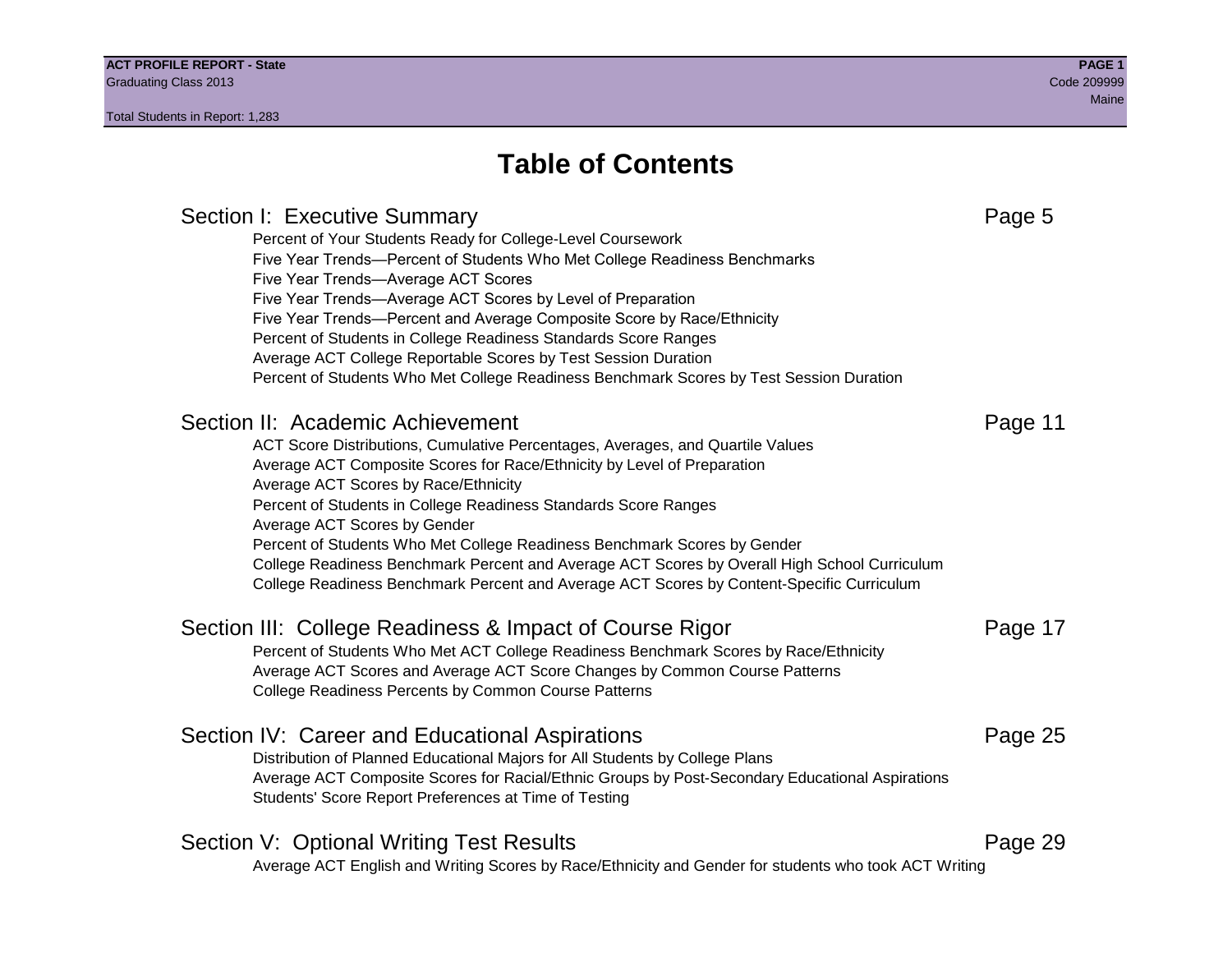Total Students in Report: 1,283

This report provides information about the performance of your 2013 graduating seniors who took the ACT as sophomores, juniors, or seniors; and self-reported at the time of testing that they were scheduled to graduate in 2013. Beginning with the Graduating Class of 2013, all students whose scores are college reportable, both standard and extended time tests, are now included in the report.

This report focuses on:

**Performance** - student test performance in the context of college readiness

**Access** - number of your graduates exposed to college entrance testing and the percent of race/ethnicity participation

**Course Selection** - percent of students pursuing a core curriculum

**Course Rigor** - impact of rigorous coursework on achievement

**College Readiness** - percent of students meeting ACT College Readiness Benchmark Scores in each content area

**Awareness** - extent to which student aspirations match performance

**Articulation** - colleges and universities to which your students send test results

Each year, test data for a school, district, and the state represents a different cohort of students. ACT encourages educators to focus on trends (3, 5, 10 years), not year-to-year changes. Such changes can represent normal – even expected – fluctuations. On the other hand, trend lines offer more insight into what is happening in a school, district, or the state.

Furthermore, ACT encourages educators to measure student performance in the context of college readiness measures. The focus should be on the number and percentage of students who met or exceeded ACT's College Readiness Benchmark Scores, a measure that is much more meaningful and understandable than an average composite score for a group of students.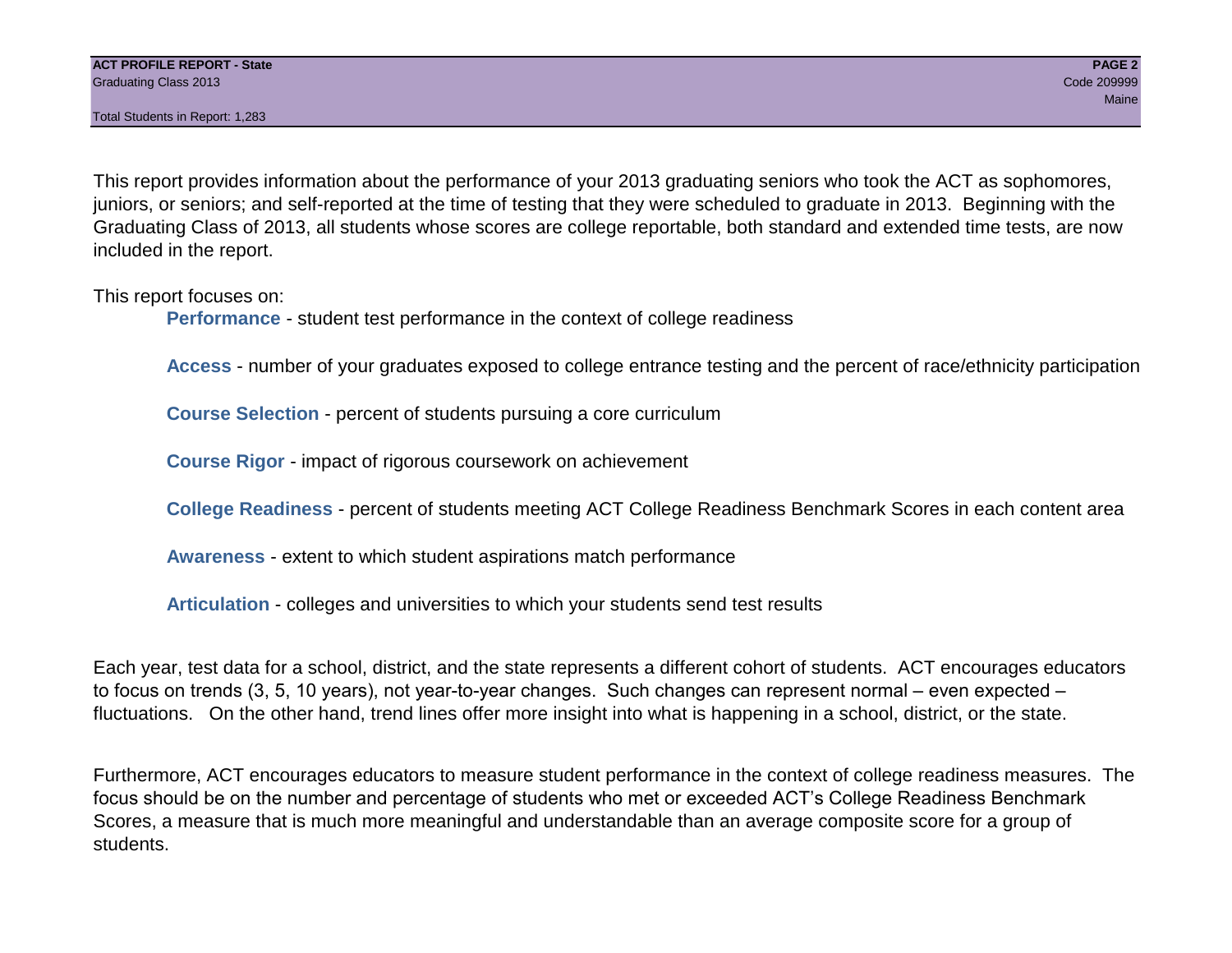Total Students in Report: 1,283

#### **The ACT is a curriculum-based measure of college readiness. ACT components include:**

Tests of academic achievement in English, math, reading, science, and writing (optional) High school grade and course information Student Profile Section Career Interest Inventory

#### **The ACT:**

Every few years, ACT conducts the **ACT National Curriculum Survey** to ensure its curriculum-based assessment tools accurately measure the skills high school teachers teach and instructors of entry-level college courses expect. The ACT is the only college readiness test designed to reflect the results of such a survey.

ACT's **College Readiness Standards** are sets of statements intended to help students, parents and educators understand the meaning of test scores. The standards relate test scores to the types of skills needed for success in high school and beyond. They serve as a direct link between what students have learned and what they are ready to do next. The ACT is the only college readiness test for which scores can be tied directly to standards. *Connecting College Readiness Standards to the Classroom* interpretive guides can be found at www.act.org/standard/infoserv.html.

Only the ACT reports **College Readiness Benchmark Scores** – A benchmark score is the minimum score needed on an ACT subject-area test to indicate a 50% chance of obtaining a B or higher or about a 75% chance of obtaining a C or higher in the corresponding credit-bearing college courses, which include English Composition, Algebra, Social Science and Biology. These scores were empirically derived based on the actual performance of students in college. The College Readiness Benchmark Scores, updated for 2013, are:

| College Course/Course Area | <b>ACT Test</b> | <b>Benchmark Score</b> |
|----------------------------|-----------------|------------------------|
| <b>English Composition</b> | English         | 18                     |
| Algebra                    | Mathematics     | 22                     |
| <b>Social Sciences</b>     | Reading         | 22                     |
| Biology                    | Science         | 23                     |

For more information, go to www.act.org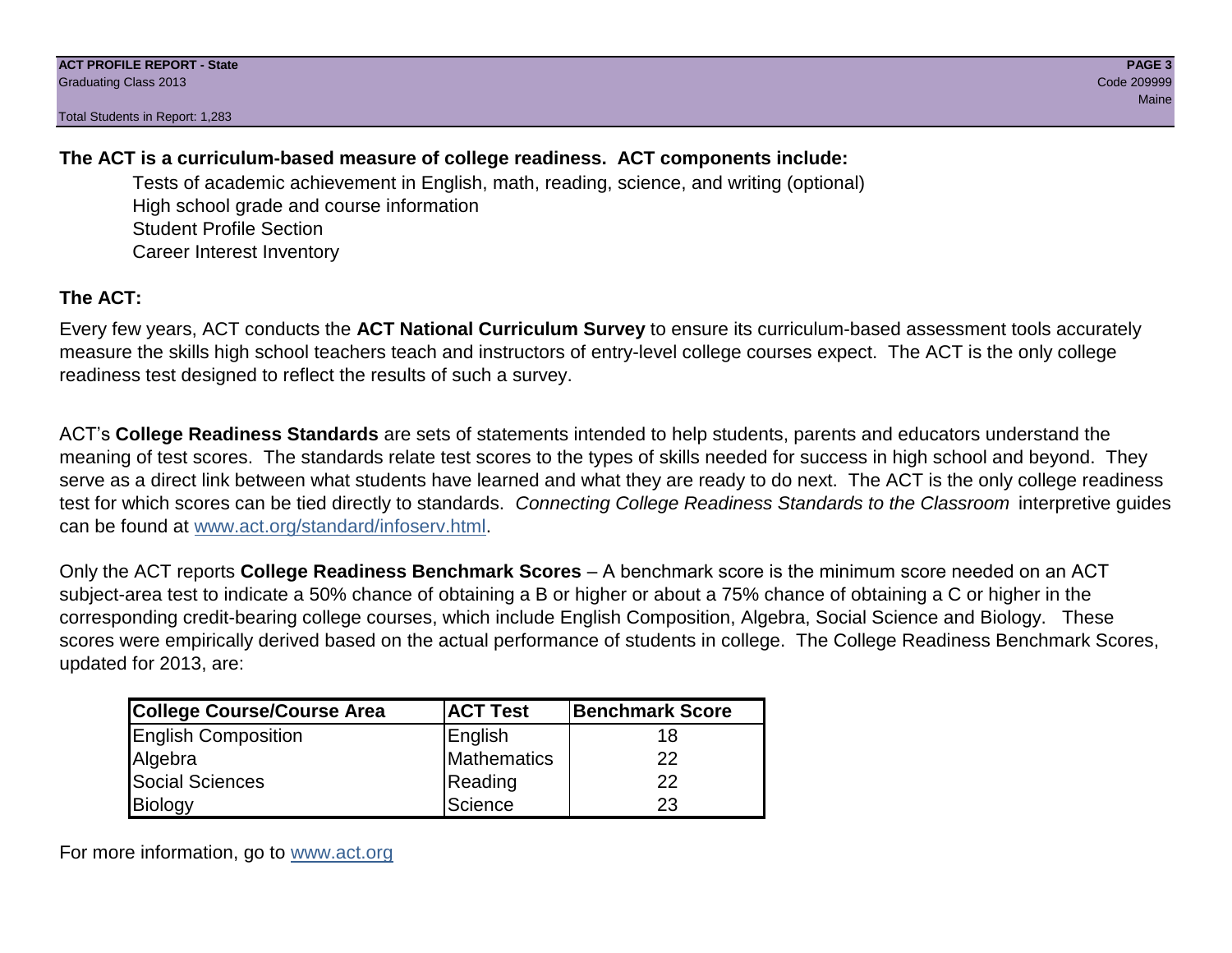#### **How to Improve Scores and Increase College Readiness**

41% of your students met all four ACT College Readiness Benchmark Scores (Table 1.1). To improve students' scores and increase the percentage of students identified as college ready, ACT suggests:

PROVIDING ACCESS FOR ALL STUDENTS TO TAKE THE ACT: 1,283 of your students are included in this report (the 'cohort'). Increasing access insures that more students have the opportunity to consider college and allows the reader to use this report to evaluate how well courses and instructional programs are preparing students for college and work.

MAKING CORE CURRICULUM A PRIORITY: Emphasize the need for all students to develop college and work ready skills, regardless of postsecondary aspirations. 68% of the students in the cohort reported taking courses that would be considered 'Core or More' (Table 1.4).

MAKING SURE STUDENTS ARE TAKING THE RIGHT KINDS OF COURSES: Table 3.2 reports 2% of the cohort took less than three years of math courses. Of these students, 29% were college ready. 7% of the cohort reported taking a course sequence of Algebra I, Algebra II, and Geometry. 10% of these students were college ready. In comparison, 69% of the students who took 3 or more years of math beyond Algebra I, Algebra II, and Geometry were college ready. Getting more students ready for Algebra prior to 9th grade will increase the chances that students will be prepared for and take advanced-level math courses.

Similarly, Table 3.2 reports 2% of the cohort took less than three years of natural science courses. 19% of these students were college ready. In comparison, 54% of students who took at least three years of science coursework were college ready.

EVALUATING RIGOR OF COURSES: Table 2.6 reports the percentage of students falling in each of the ACT College Readiness Standards score ranges. For example, approximately 28% of the cohort fall into the lowest three Mathematics score ranges. To increase these students' achievement, identify the standards they should focus on next by accessing ACT's College Readiness Standards at www.act.org/standard.

PLAN GUIDANCE ACTIVITIES BASED ON STUDENTS' CAREER AND COLLEGE ASPIRATIONS: Data in Tables 4.1 and 4.2 enable the reader to determine if aspirations are consistent with academic performance and whether among students with similar aspirations, academic performance is consistent across racial/ethnic groups.

For more information on interpreting data in this report, or to learn how ACT can help your students improve their readiness for college and the workplace, contact ACT Customer Service at 319-337-1309 or customerservices@act.org.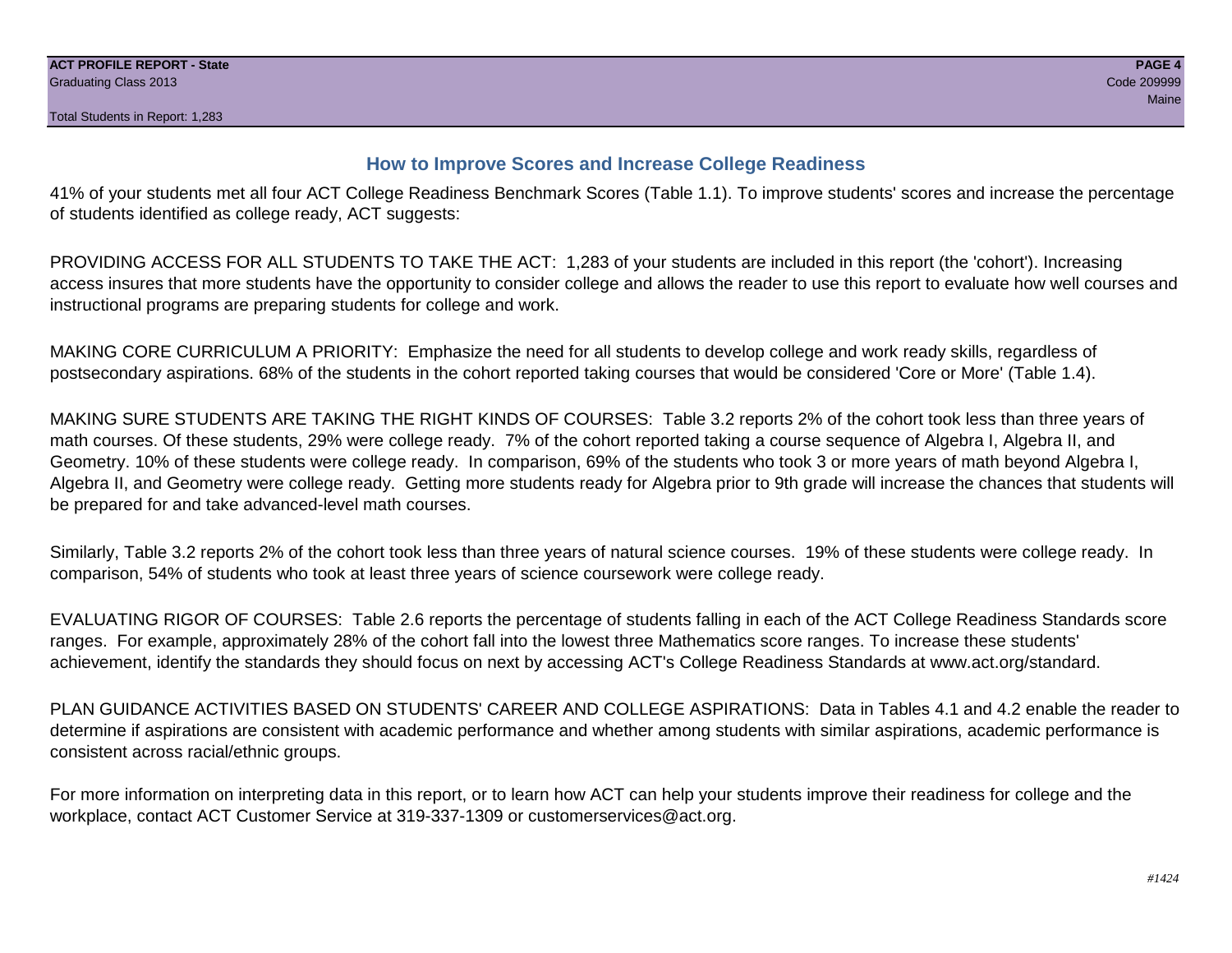**ACT PROFILE REPORT - State: SECTION I, EXECUTIVE SUMMARY PAGE 5** Graduating Class 2013 Code 209999

Total Students in Report: 1,283

### Section I Executive Summary

Beginning with the Graduating Class of 2013, all students whose scores are college reportable, both standard and extended time tests, are now included. Also beginning with the 2013 Graduating Class data, College Readiness Benchmarks for Reading and Science were updated to reflect the most recent college coursework research.

> To find the results of only standard time or extended time test takers, refer to Tables 1.7 and 1.8 on page 10.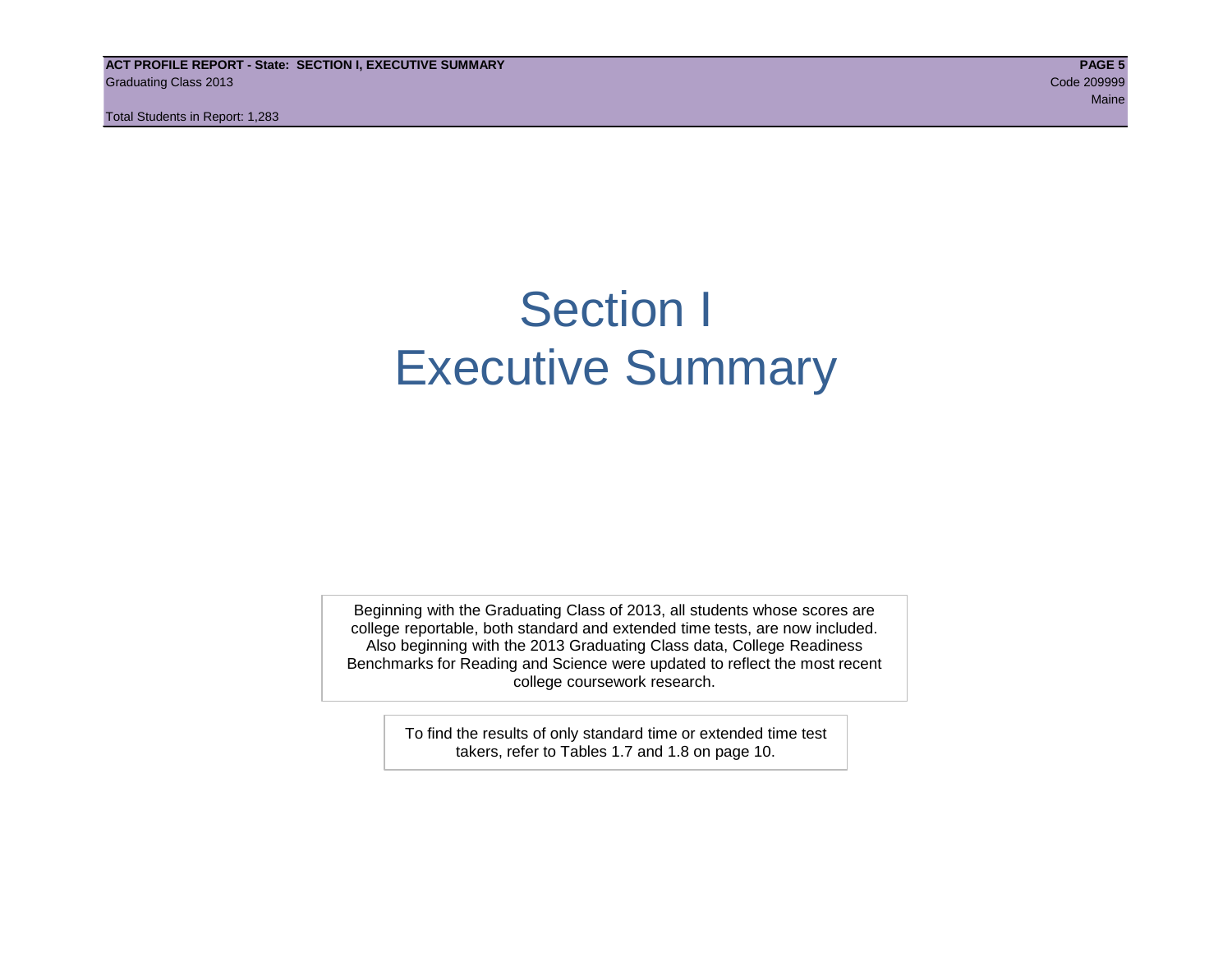#### **ACT PROFILE REPORT - State: SECTION I, EXECUTIVE SUMMARY PAGE 6** Graduating Class 2013 Code 209999

Total Students in Report: 1,283





**A benchmark score is the minimum score needed on an ACT subject-area test to indicate a 50% chance of obtaining a B or higher or about a 75% chance of obtaining a C or higher in the corresponding credit-bearing college course.**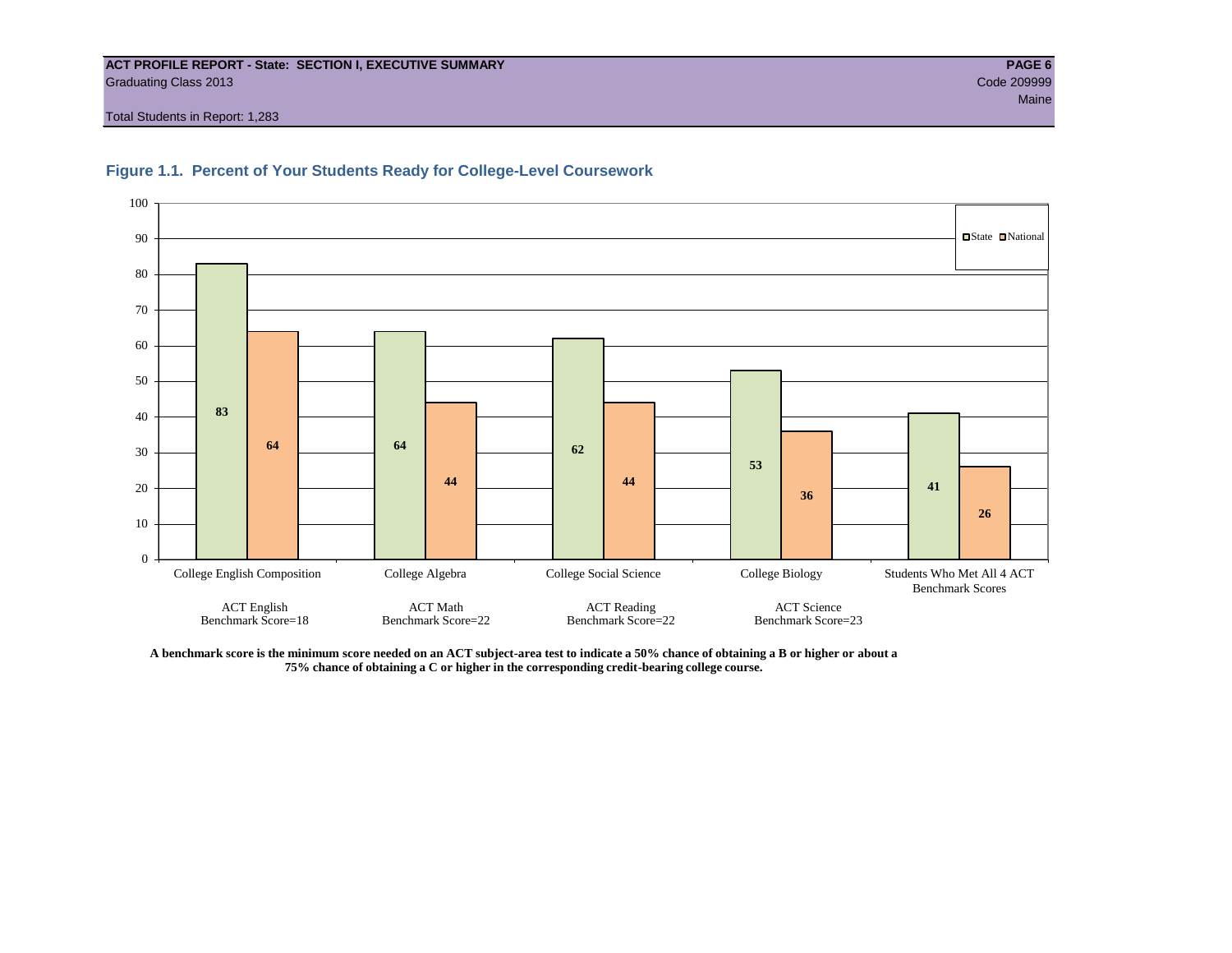#### **ACT PROFILE REPORT - State: SECTION I, EXECUTIVE SUMMARY PAGE 7** Graduating Class 2013 Code 209999

Total Students in Report: 1,283

|      |               | <b>Number of Students</b><br><b>Percent Who Met Benchmarks</b> |                |          |                    |                 |              |          |                |          |                     |          |
|------|---------------|----------------------------------------------------------------|----------------|----------|--------------------|-----------------|--------------|----------|----------------|----------|---------------------|----------|
|      | <b>Tested</b> |                                                                | <b>English</b> |          | <b>Mathematics</b> |                 | Reading      |          | <b>Science</b> |          | <b>Met All Four</b> |          |
| Year | <b>State</b>  | <b>National</b>                                                | <b>State</b>   | National | State              | <b>National</b> | <b>State</b> | National | <b>State</b>   | National | <b>State</b>        | National |
| 2009 | .438          | ,480,469                                                       | 82             | 67       | 60                 | 42              | 69           | 53       | 39             | 28       | 34                  | 23       |
| 2010 | .611          | ,568,835                                                       | 82             | 66       | 62                 | 43              | 67           | 52       | 41             | 29       | 36                  | 24       |
| 2011 | .476          | ,623,112                                                       | 82             | 66       | 63                 | 45              | 68           | 52       | 40             | 30       | 35                  | 25       |
| 2012 | .470          | .666,017                                                       | 84             | 67       | 65                 | 46              | 70           | 52       | 43             | 31       | 39                  | 25       |
| 2013 | .283          | 1,799,243                                                      | 83             | 64       | 64                 | 44              | 62           | 44       | 53             | 36       | 41                  | 26       |

#### **Table 1.1. Five Year Trends—Percent of Students Who Met College Readiness Benchmarks**

#### **Table 1.2. Five Year Trends—Average ACT Scores**

|      |               | <b>Number of Students</b> | <b>Average ACT Scores</b> |          |                    |                 |                |                 |                |          |                  |          |  |
|------|---------------|---------------------------|---------------------------|----------|--------------------|-----------------|----------------|-----------------|----------------|----------|------------------|----------|--|
|      | <b>Tested</b> |                           | <b>English</b>            |          | <b>Mathematics</b> |                 | <b>Reading</b> |                 | <b>Science</b> |          | <b>Composite</b> |          |  |
| Year | <b>State</b>  | <b>National</b>           | <b>State</b>              | National | State              | <b>National</b> | <b>State</b>   | <b>National</b> | <b>State</b>   | National | <b>State</b>     | National |  |
| 2009 | .438          | .480,469                  | 23.0                      | 20.6     | 23.0               | 21.0            | 23.6           | 21.4            | 22.3           | 20.9     | 23.1             | 21.1     |  |
| 2010 | ,611          | .568.835                  | 23.2                      | 20.5     | 23.0               | 21.0            | 23.6           | 21.3            | 22.5           | 20.9     | 23.2             | 21.0     |  |
| 2011 | .476          | .623,112                  | 23.3                      | 20.6     | 23.2               | 21.1            | 23.8           | 21.3            | 22.5           | 20.9     | 23.3             | 21.1     |  |
| 2012 | ,470          | .666,017                  | 23.5                      | 20.5     | 23.3               | 21.1            | 23.7           | 21.3            | 22.7           | 20.9     | 23.4             | 21.1     |  |
| 2013 | .283          | ,799,243                  | 23.4                      | 20.2     | 23.3               | 20.9            | 23.8           | 21.1            | 22.9           | 20.7     | 23.5             | 20.9     |  |

#### **Table 1.3. Five Year Trends—Average ACT Scores Nationwide**

|      | <b>Number of Students</b> | <b>Average ACT Scores</b> |                    |         |                |                  |  |  |  |  |
|------|---------------------------|---------------------------|--------------------|---------|----------------|------------------|--|--|--|--|
| Year | Tested                    | <b>English</b>            | <b>Mathematics</b> | Reading | <b>Science</b> | <b>Composite</b> |  |  |  |  |
| 2009 | ,480,469                  | 20.6                      | 21.0               | 21.4    | 20.9           | 21.1             |  |  |  |  |
| 2010 | ,568,835                  | 20.5                      | 21.0               | 21.3    | 20.9           | 21.0             |  |  |  |  |
| 2011 | ,623,112                  | 20.6                      | 21.1               | 21.3    | 20.9           | 21.1             |  |  |  |  |
| 2012 | ,666,017                  | 20.5                      | 21.1               | 21.3    | 20.9           | 21.1             |  |  |  |  |
| 2013 | ,799,243                  | 20.2                      | 20.9               | 21.1    | 20.7           | 20.9             |  |  |  |  |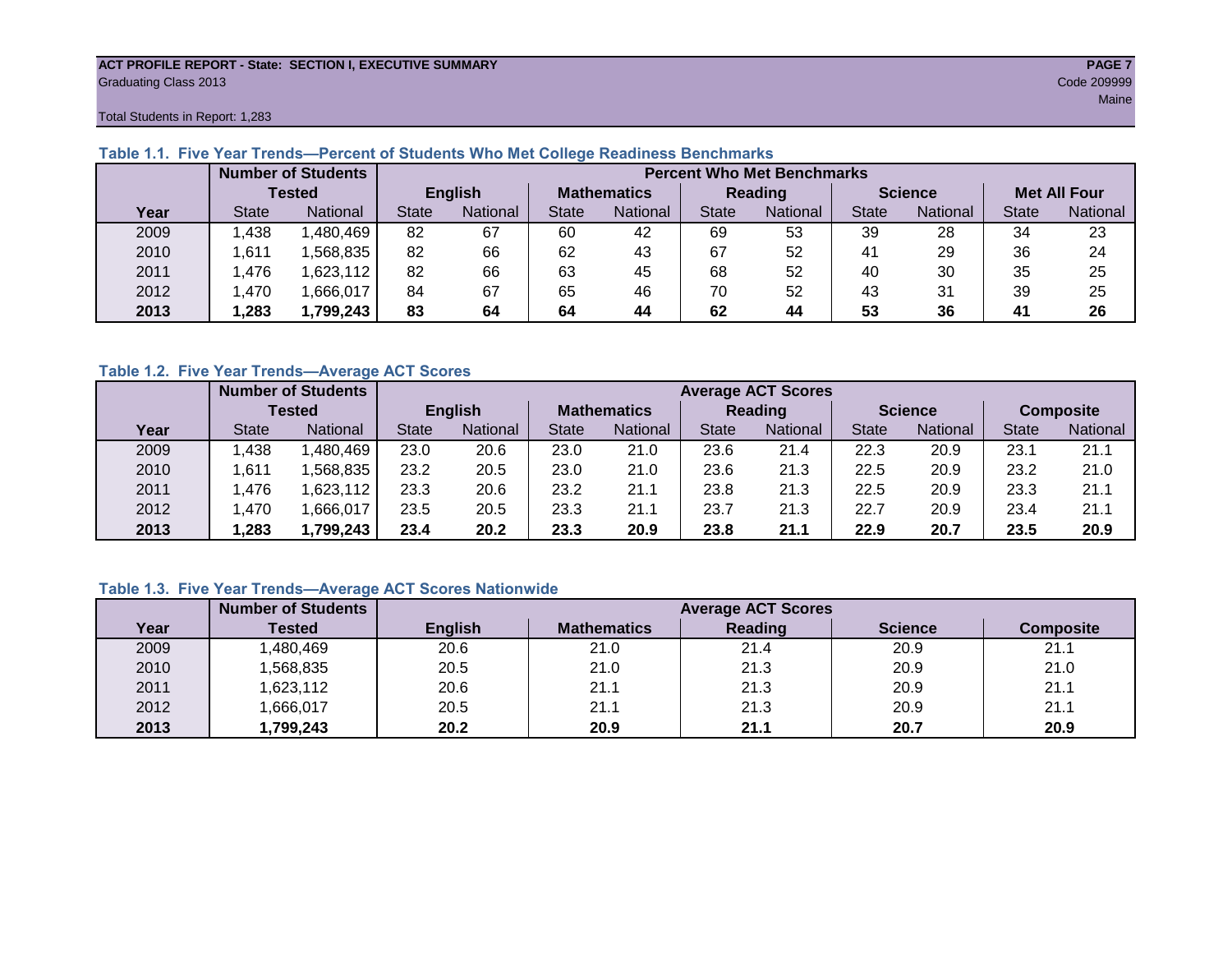#### **ACT PROFILE REPORT - State: SECTION I, EXECUTIVE SUMMARY PAGE 8** Graduating Class 2013 Code 209999

#### Total Students in Report: 1,283

|      |                                     |           |                      |      |             |                |         |                    | <b>Average ACT Scores</b> |           |                |           |                |                  |  |
|------|-------------------------------------|-----------|----------------------|------|-------------|----------------|---------|--------------------|---------------------------|-----------|----------------|-----------|----------------|------------------|--|
|      | <b>Number of Students</b><br>Tested |           | Percent <sup>2</sup> |      |             | <b>English</b> |         | <b>Mathematics</b> |                           |           | <b>Reading</b> |           | <b>Science</b> | <b>Composite</b> |  |
|      |                                     |           | Core                 | Less |             |                |         |                    |                           |           |                |           |                |                  |  |
|      | Core or                             | Less than | or                   | than | Core or     | Less than      | Core or | Less than          | Core or                   | Less than | Core or        | Less than | Core or        | Less than        |  |
| Year | More                                | Core      | More                 | Core | <b>More</b> | Core           | More    | Core               | More                      | Core      | More           | Core      | More           | Core             |  |
| 2009 | 945                                 | 412       | 66                   | 29   | 23.2        | 23.4           | 23.1    | 23.4               | 23.9                      | 23.7      | 22.4           | 22.6      | 23.3           | 23.4             |  |
| 2010 | 1,033                               | 505       | 64                   | 31   | 23.5        | 23.0           | 23.2    | 22.9               | 24.0                      | 23.2      | 22.7           | 22.4      | 23.5           | 23.0             |  |
| 2011 | 998                                 | 438       | 68                   | 30   | 23.2        | 23.8           | 23.0    | 23.8               | 23.7                      | 24.2      | 22.4           | 23.0      | 23.2           | 23.8             |  |
| 2012 | 000,                                | 425       | 68                   | 29   | 23.5        | 23.5           | 23.2    | 23.7               | 23.8                      | 23.7      | 22.6           | 23.0      | 23.4           | 23.6             |  |
| 2013 | 873                                 | 389       | 68                   | 30   | 23.6        | 23.2           | 23.3    | 23.6               | 24.0                      | 23.6      | 22.9           | 23.0      | 23.6           | 23.5             |  |

#### **Table 1.4. Five Year Trends—Average ACT Scores by Level of Preparation**

<sup>1</sup>"Core or More" results correspond to students taking four or more years of English AND three or more years each of math, social studies, and natural science.

 $2$ Percent of all students tested. Numbers will not add up to 100% due to student non-response.

#### **Table 1.5. Five Year Trends—Percent and Average Composite Score by Race/Ethnicity**

|                                        |       | 2009 |      |       | 2010          |      |       | 2011   |      | 2012  |     |      | 2013  |            |      |
|----------------------------------------|-------|------|------|-------|---------------|------|-------|--------|------|-------|-----|------|-------|------------|------|
|                                        | N     | %    | Avg  | N     | $\frac{9}{6}$ | Avg  | N     | %      | Avg  | Ν     | %   | Ava  | N     | %          | Avg  |
| <b>All Students</b>                    | 1,438 | 100  | 23.1 | 1.611 | 100           | 23.2 | 476,، | 100    | 23.3 | 1.470 | 100 | 23.4 | 283.  | 100        | 23.5 |
| Black/African American                 | 24    |      | 18.4 | 35    | າ             | 18.2 | 38    | 3      | 17.0 | 22    |     | 17.8 | 22    |            | 20.6 |
| American Indian/Alaska Native          |       |      | 21.1 | 8     | 0             | 20.4 | 4     | 0      | 18.3 | 3     |     | 16.3 | 3     | 0          | 24.3 |
| White                                  | ,208  | 84   | 23.4 | .340  | 83            | 23.5 | ,224  | 83     | 23.5 | .224  | 83  | 23.6 | 1,052 | 82         | 23.6 |
| Hispanic/Latino                        | 23    |      | 20.3 | 23    |               | 21.2 | 29    | ົ      | 23.5 | 31    |     | 22.6 | 30    |            | 21.0 |
| Asian                                  | 30    |      | 23.6 | 49    | 3             | 23.5 | 49    | 3      | 22.8 | 56    | 4   | 23.7 | 63    |            | 23.0 |
| Native Hawaiian/Other Pacific Islander |       |      |      | 0     | 0             |      |       | 0      |      |       |     | 24.0 |       | 0          | 23.0 |
| Two or more races                      | 22    |      | 21.7 | 10    |               | 22.6 | 24    | $\sim$ | 22.6 | 33    |     | 22.5 | 20    | $\sqrt{2}$ | 23.1 |
| Prefer not to respond/No response      | 124   |      | 22.8 | 146   | 9             | 22.3 | 108   |        | 23.6 | 100   |     | 23.3 | 92    |            | 24.0 |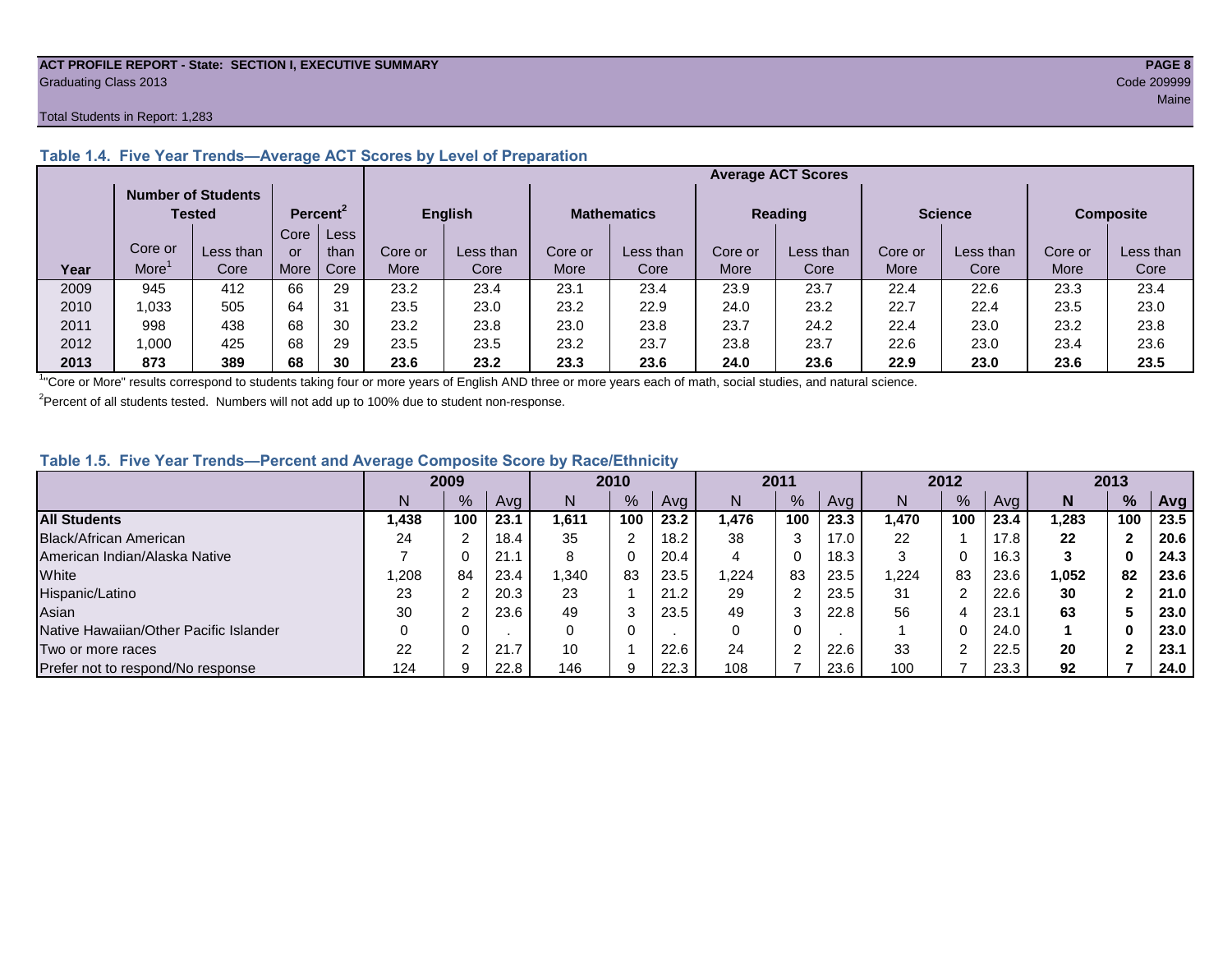#### **ACT PROFILE REPORT - State: SECTION I, EXECUTIVE SUMMARY PAGE 9** Code 209999 Craduating Class 2013 Code 209999 Code 200999 Code 200999 Code 200999 Code 200999 Code 200999 Code 200999 Code 200999 Code 200999 Code 200999 Code 200999 Code 200999 Code 200999 Code 200999 Code 200999 Code 200

Total Students in Report: 1,283

#### **Table 1.6. Percent of Students in College Readiness Standards Score Ranges**

| <b>CRS</b>                 |       | <b>English</b>      |           | <b>Mathematics</b>  |                          |              | <b>Reading</b>      |       | <b>Science</b>     |
|----------------------------|-------|---------------------|-----------|---------------------|--------------------------|--------------|---------------------|-------|--------------------|
| Range                      |       | (Benchmark = $18$ ) |           | (Benchmark = $22$ ) |                          |              | (Benchmark = $22$ ) |       | $(Benchmark = 23)$ |
|                            | 100%  |                     | 100%      |                     |                          | 100%         |                     | 100%  |                    |
| $1 - 12$                   | 50%   | 13%<br>$4\%$        | 50%       | $0\%$               | 1%                       | 50%          | $8\%$<br>$2\%$      | 50%   | 7%<br>2%           |
|                            | $0\%$ |                     | $0\%$     |                     |                          | $0\%$        |                     | 0%    |                    |
| $13 - 15$                  | 100%  |                     | 100%      |                     |                          | 100%         |                     | 100%  |                    |
|                            | 50%   | 13%<br>$7\%$        | 50%       | $5\%$               | 14%                      | 50%          | 13%<br>$7\%$        | 50%   | 10%<br>4%          |
|                            | $0\%$ |                     | $0\%$     |                     |                          | $0\%$        |                     | $0\%$ |                    |
|                            | 100%  |                     | 100%      |                     |                          | 100%         |                     | 100%  |                    |
| $16 - 19$                  | 50%   | 18%<br>13%          | 50%       | 23%                 | 33%                      | 50%          | 21%<br>17%          | 50%   | 23%<br>16%         |
|                            | 0%    |                     | $0\%$     |                     |                          | $0\%$        |                     | 0%    |                    |
|                            | 100%  |                     | 100%      |                     |                          | 100%         |                     | 100%  |                    |
| $20 - 23$                  | 50%   | 27%<br>25%          | 50%       | 20%                 | 19%                      | 50%          | 24%<br>23%          | 50%   | 32%<br>30%         |
|                            | 0%    |                     | $0\%$     |                     |                          | $0\%$        |                     | 0%    |                    |
|                            | 100%  |                     | 100%      |                     |                          | 100%         |                     | 100%  |                    |
| $24 - 27$                  | 50%   | 23%<br>16%          | 50%       | 33%                 | 21%                      | 50%          | 21%<br>15%          | 50%   | 30%<br>20%         |
|                            | $0\%$ |                     | 0%        |                     |                          | $0\%$        |                     | 0%    |                    |
|                            | 100%  |                     | 100%      |                     |                          | 100%         |                     | 100%  |                    |
| 28-32                      | 50%   | 17%                 | 50%       | 15%                 |                          | 50%          | 22%<br>13%          | 50%   | 13%                |
|                            | $0\%$ | 10%                 | $0\%$     |                     | $9\%$                    | $0\%$        |                     | 0%    | $8\%$              |
|                            | 100%  |                     | 100%      |                     |                          | 100%         |                     | 100%  |                    |
| 33-36                      | 50%   |                     | 50%       |                     |                          | 50%          |                     | 50%   |                    |
|                            | $0\%$ | $9\%$<br>$5\%$      | 0%        | $5\%$               | $3%$                     | $0\%$        | $8\%$<br>$5\%$      | $0\%$ | $3%$<br>$2\%$      |
|                            | 100%  | 83%                 | 100%      |                     |                          | 100%         |                     | 100%  |                    |
|                            |       | 64%                 |           | 64%                 |                          |              | 62%                 |       | 53%                |
| % At or Above<br>Benchmark | 50%   |                     | 50%       |                     | 44%                      | 50%          | 44%                 | 50%   | 36%                |
|                            |       |                     |           |                     |                          |              |                     |       |                    |
|                            | $0\%$ |                     | $0\%$     |                     |                          | $0\%$        |                     | $0\%$ |                    |
|                            |       |                     | $=$ State |                     | <b>Contract Contract</b> | $=$ National |                     |       |                    |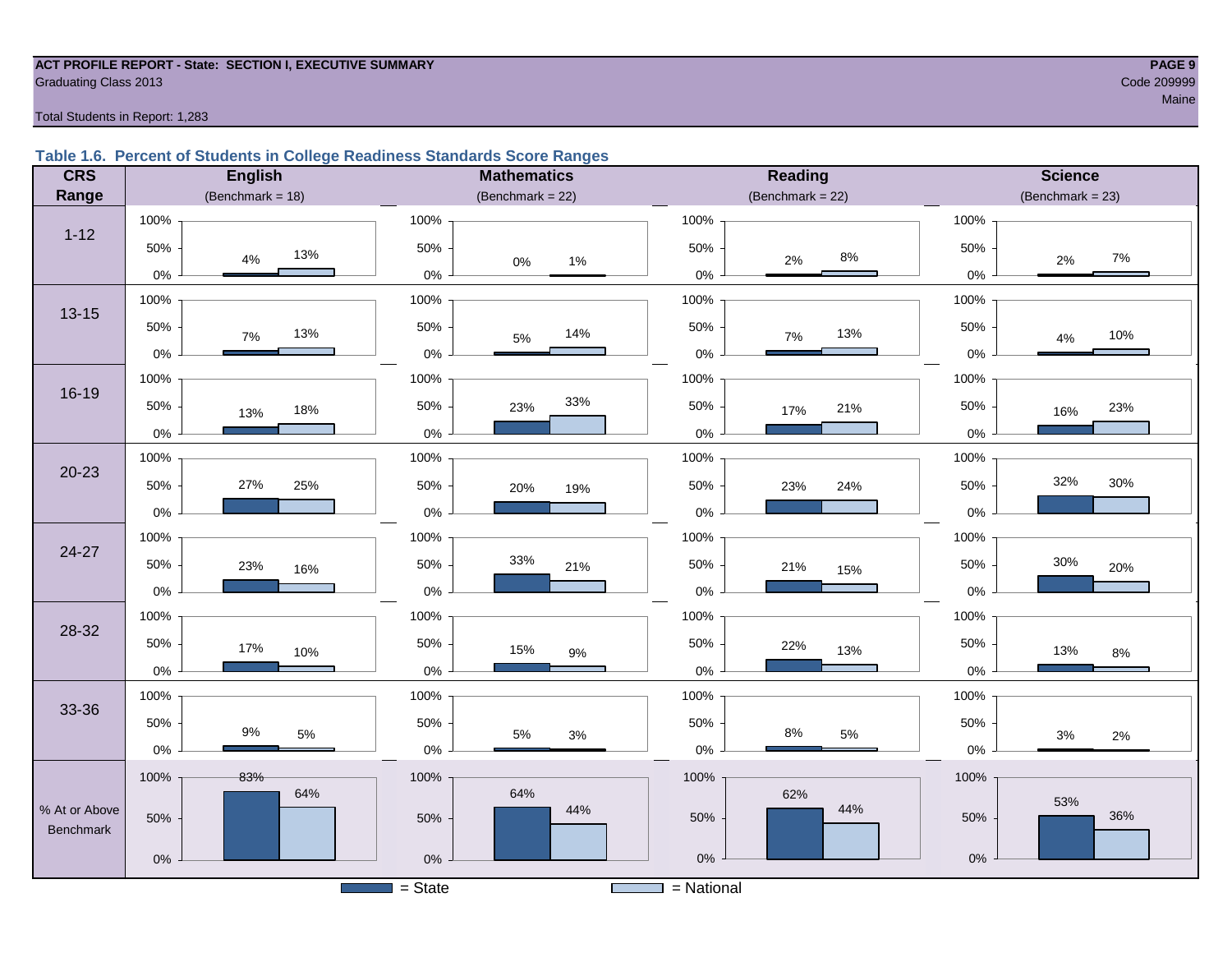#### **ACT PROFILE REPORT- State: SECTION II, ACADEMIC ACHIEVEMENT PAGE 10** Graduating Class 2013 Code 209999

Total Students in Report: 1,283

| <b>Student Group</b> | <b>Test Session</b>  |          |         | <b>Average ACT Scores</b> |             |         |         |           |  |  |
|----------------------|----------------------|----------|---------|---------------------------|-------------|---------|---------|-----------|--|--|
|                      | <b>Duration</b>      | N        | Percent | English                   | Mathematics | Reading | Science | Composite |  |  |
|                      | <b>Standard Time</b> | 1,255    | 98      | 23.5                      | 23.4        | 23.9    | 22.9    | 23.6      |  |  |
| <b>State</b>         | <b>Extended Time</b> | 28       | 2       | 19.2                      | 20.1        | 21.6    | 20.9    | 20.6      |  |  |
|                      | Total                | 1,283    | 100     | 23.4                      | 23.3        | 23.8    | 22.9    | 23.5      |  |  |
|                      | <b>Standard Time</b> | ,727,041 | 96      | 20.4                      | 21.0        | 21.3    | 20.9    | 21.0      |  |  |
| <b>National</b>      | <b>Extended Time</b> | 72,202   | 4       | 15.9                      | 17.7        | 18.1    | 17.9    | 17.5      |  |  |
|                      | Total                | ,799,243 | 100     | 20.2                      | 20.9        | 21.1    | 20.7    | 20.9      |  |  |

#### **Table 1.7. Average ACT College Reportable Scores by Test Session Duration**

#### **Table 1.8. Percent of Students Who Met College Readiness Benchmark Scores by Test Session Duration**

| <b>Student Group</b> | <b>Test Session</b>  |         | <b>Percent of Students</b> | Met     |         |          |
|----------------------|----------------------|---------|----------------------------|---------|---------|----------|
|                      | <b>Duration</b>      | English | Mathematics                | Reading | Science | All Four |
|                      | <b>Standard Time</b> | 83      | 64                         | 62      | 53      | 42       |
| <b>State</b>         | <b>Extended Time</b> | 61      | 50                         | 50      | 39      | 29       |
|                      | Total                | 83      | 64                         | 62      | 53      | 41       |
|                      | <b>Standard Time</b> | 65      | 45                         | 45      | 37      | 27       |
| <b>National</b>      | <b>Extended Time</b> | 35      | 20                         | 28      | 20      | 13       |
|                      | Total                | 64      | 44                         | 44      | 36      | 26       |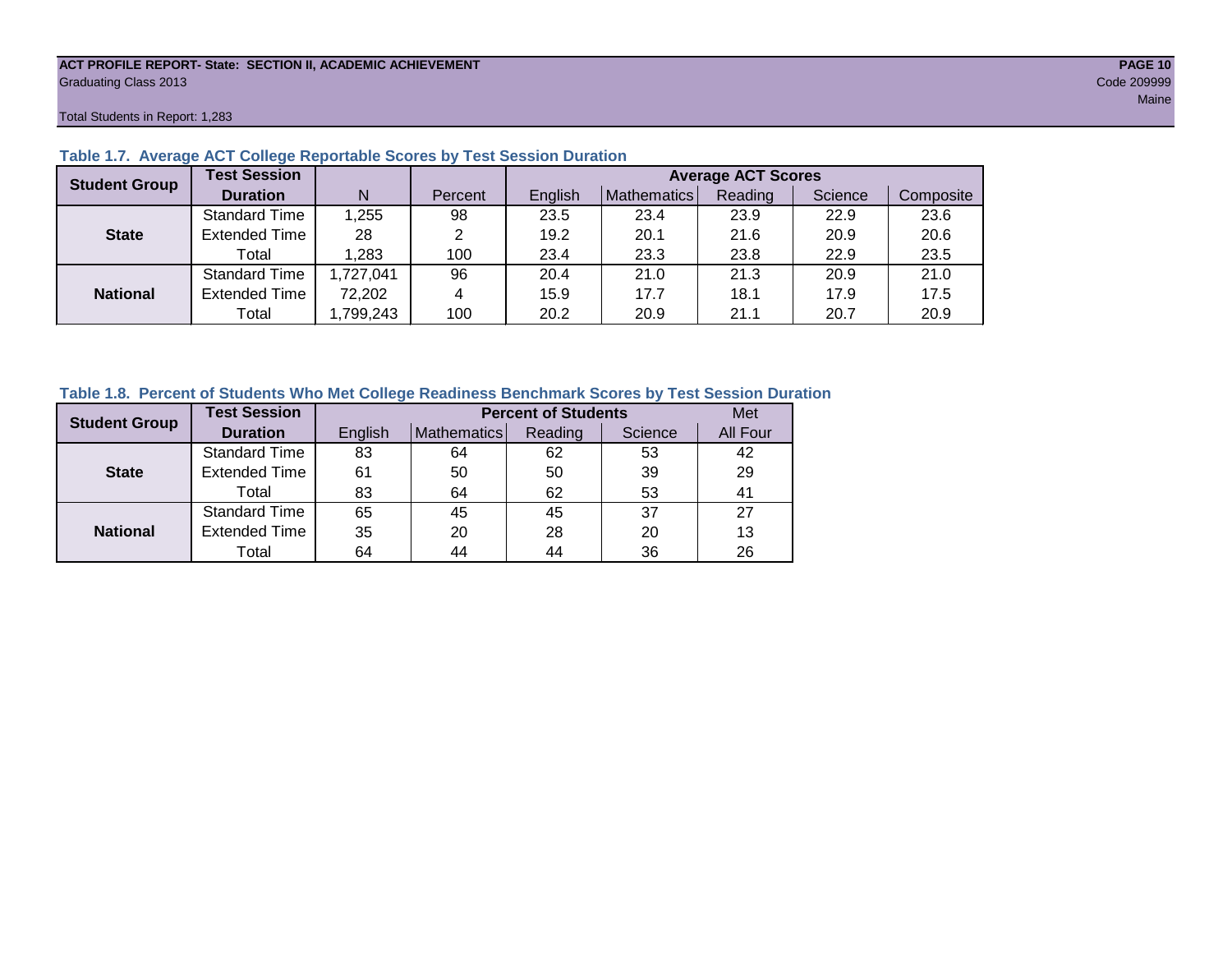**ACT PROFILE REPORT- State: SECTION II, ACADEMIC ACHIEVEMENT PAGE 11** Graduating Class 2013 Code 209999

Total Students in Report: 1,283

### Section II Academic Achievement

Beginning with the Graduating Class of 2013, all students whose scores are college reportable, both standard and extended time tests, are now included. Also beginning with the 2013 Graduating Class data, College Readiness Benchmarks for Reading and Science were updated to reflect the most recent college coursework research.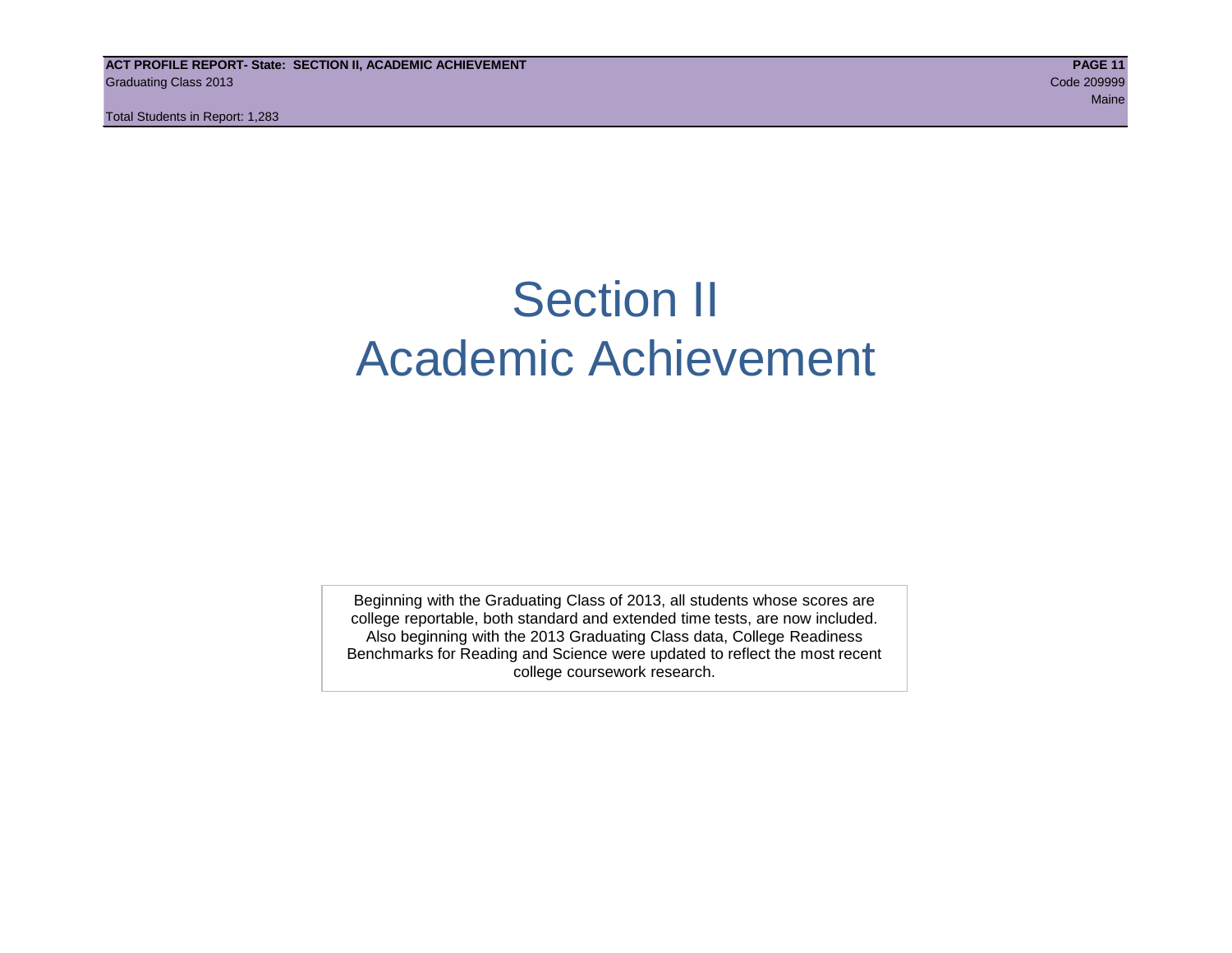#### **ACT PROFILE REPORT- State: SECTION II, ACADEMIC ACHIEVEMENT PAGE 12** Code 209999 Code 2009999 Code 2009999 Code 2009999 Code 200999 Code 200999 Code 200999 Code 200999 Code 200999 Code 200999 Code 200999 Code 2009 Code 2009 Code 2009 Code 2009 Code 2009 Code 2009 Code 2009 Code 2009 Code 20

Total Students in Report: 1,283

|  | Table 2.1. ACT Score Distributions, Cumulative Percentages (CP <sup>1</sup> ), and Score Averages |  |  |  |
|--|---------------------------------------------------------------------------------------------------|--|--|--|
|  |                                                                                                   |  |  |  |

| <b>ACT Scale</b> |              | <b>English</b> |                | <b>Mathematics</b> | Reading<br><b>Science</b><br><b>Composite</b> |                |                | <b>ACT Scale</b> |                |              |                  |
|------------------|--------------|----------------|----------------|--------------------|-----------------------------------------------|----------------|----------------|------------------|----------------|--------------|------------------|
| <b>Score</b>     | $\mathsf{N}$ | CP             | $\mathsf{N}$   | CP                 | N                                             | CP             | $\mathsf{N}$   | CP               | N              | CP           | <b>Score</b>     |
| 36               | 8            | 100            | $\overline{5}$ | 100                | 11                                            | 100            | $\overline{7}$ | 100              | $\mathbf 0$    | 100          | 36               |
| 35               | 24           | 99             | 9              | 100                | 11                                            | 99             | 10             | 99               | $\overline{4}$ | 100          | 35               |
| 34               | 37           | 98             | 28             | 99                 | 39                                            | 98             | 9              | 99               | 8              | 100          | 34               |
| 33               | 46           | 95             | 18             | 97                 | 46                                            | 95             | 10             | 98               | 23             | 99           | 33               |
| 32               | 34           | 91             | 22             | 95                 | 53                                            | 92             | 15             | 97               | 27             | 97           | 32               |
| 31               | 34           | 88             | $20\,$         | 94                 | 81                                            | 88             | 33             | 96               | $36\,$         | 95           | 31               |
| 30               | 42           | 86             | 32             | 92                 | 50                                            | 81             | 42             | 93               | 57             | 92           | $30\,$           |
| 29               | 41           | 82             | 41             | $90\,$             | 46                                            | 77             | 33             | $90\,$           | 59             | 88           | 29               |
| 28               | 65           | 79             | 81             | 86                 | 51                                            | 74             | 41             | 88               | 69             | 83           | 28               |
| 27               | 51           | 74             | 89             | $80\,$             | 60                                            | $70\,$         | 57             | 84               | 74             | 78           | 27               |
| 26               | 75           | 70             | 108            | 73                 | 59                                            | 65             | 64             | 80               | 104            | $72\,$       | 26               |
| 25               | 76           | 64             | 128            | 65                 | 55                                            | 60             | 124            | 75               | 99             | 64           | 25               |
| 24               | 91           | 58             | 96             | 55                 | 96                                            | 56             | 138            | 65               | 79             | 56           | 24               |
| 23               | 87           | 51             | 88             | $47\,$             | 65                                            | 49             | 92             | 55               | 103            | 50           | 23               |
| 22               | 82           | 45             | 57             | 40                 | $71$                                          | 44             | 118            | 47               | 95             | 42           | 22               |
| 21               | 88           | 38             | 54             | 36                 | 79                                            | 38             | 120            | 38               | 84             | 35           | 21               |
| 20               | 93           | 31             | 52             | 32                 | 79                                            | 32             | 84             | 29               | 67             | 28           | 20               |
| 19               | 55           | 24             | 73             | 28                 | 60                                            | 26             | 79             | 22               | 83             | 23           | 19               |
| 18               | 34           | 20             | 63             | 22                 | 63                                            | 21             | 55             | 16               | 67             | 17           | 18               |
| 17               | 42           | 17             | 89             | 17                 | 38                                            | 16             | 36             | 12               | 46             | 11           | $17$             |
| 16               | 38           | 14             | 64             | $10$               | 51                                            | 13             | 39             | 9                | 33             | 8            | 16               |
| 15               | 32           | 11             | 38             | 5                  | 42                                            | 9              | 25             | 6                | 25             | 5            | 15               |
| 14               | 41           | 8              | 16             | 2                  | 31                                            | 6              | 17             | 4                | 18             | 3            | 14               |
| 13               | 15           | 5              | $\overline{7}$ | $\mathbf{1}$       | 17                                            | 4              | 9              | 3                | $\overline{7}$ | $\mathbf 2$  | 13               |
| 12               | 23           | 4              | $\overline{2}$ |                    | 11                                            | $\overline{2}$ | 8              | $\overline{2}$   | 9              | $\mathbf{1}$ | 12               |
| 11               | 11           | 2              | 3              |                    | 8                                             |                |                |                  | 5              | $\mathbf{1}$ | 11               |
| 10               | 5            |                | $\Omega$       |                    | 4                                             |                | 7              |                  |                | 1            | 10               |
| 9                | 5            |                | $\Omega$       |                    | 5                                             |                |                |                  |                | 1            | $\boldsymbol{9}$ |
| 8                | 4            |                | $\Omega$       |                    | 0                                             |                |                |                  | $\Omega$       | 1            | 8                |
| $\overline{7}$   | 3            |                | $\Omega$       |                    | $\Omega$                                      |                |                |                  | $\Omega$       |              | $\overline{7}$   |
| $6\phantom{1}$   |              |                | $\Omega$       |                    |                                               |                |                |                  | $\Omega$       |              | 6                |
| 5                | $\mathbf 0$  |                | $\Omega$       |                    | 0                                             |                | $\Omega$       |                  | $\Omega$       |              | $5\phantom{.0}$  |
| $\overline{4}$   | 0            |                | 0              |                    | 0                                             |                | $\Omega$       |                  | 0              |              |                  |
| 3                | 0            |                | 0              |                    | 0                                             |                | $\mathbf 0$    |                  | $\mathbf 0$    | 1            | $\sqrt{3}$       |
| $\overline{2}$   | $\mathbf 0$  |                | 0              |                    | $\Omega$                                      |                | $\Omega$       |                  | $\mathbf 0$    |              | $\overline{c}$   |
| 1                | $\Omega$     | 1              | $\Omega$       |                    | $\Omega$                                      |                | $\Omega$       | 1                | $\mathbf 0$    | $\mathbf{1}$ | $\overline{1}$   |
| Avg (SD)         |              | 23.4(6.1)      |                | 23.3(5.1)          |                                               | 23.8(6.1)      |                | 22.9(4.8)        |                | 23.5(4.9)    | Avg (SD)         |

<sup>1</sup>CP is the cumulative percent of students at or below a score point.

Note: Shaded portions of columns identify the students who met/exceeded the ACT College Readiness Benchmark Scores.

Maine and the contract of the contract of the contract of the contract of the contract of the contract of the contract of the contract of the contract of the contract of the contract of the contract of the contract of the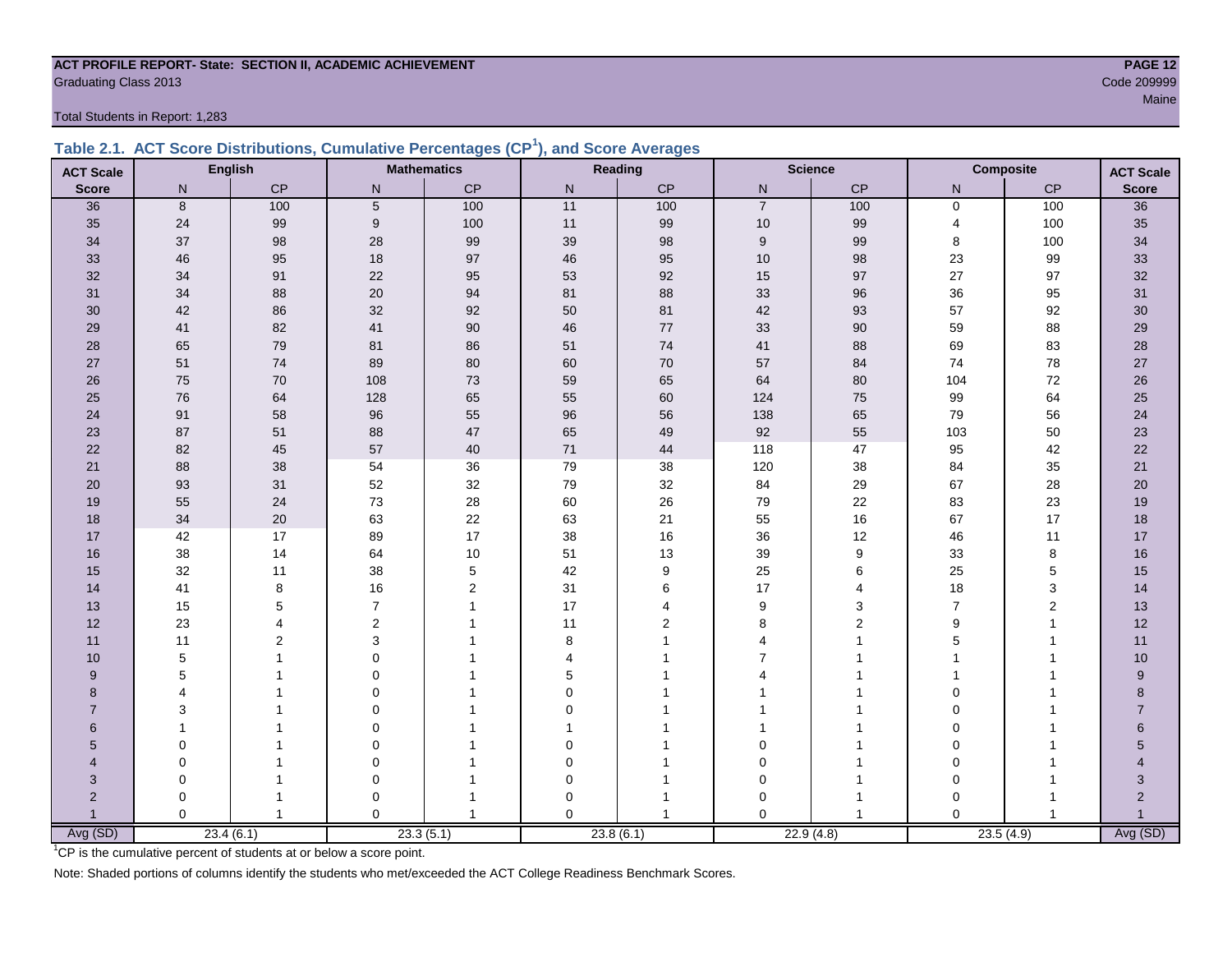#### **ACT PROFILE REPORT- State: SECTION II, ACADEMIC ACHIEVEMENT PAGE 13** Graduating Class 2013 Code 209999

#### Total Students in Report: 1,283

|                  |                         | <b>English</b> |                          |     |                        | Reading        |                        |                |                       | <b>Mathematics</b> |                            |           |                        |                |                  |
|------------------|-------------------------|----------------|--------------------------|-----|------------------------|----------------|------------------------|----------------|-----------------------|--------------------|----------------------------|-----------|------------------------|----------------|------------------|
|                  |                         |                |                          |     | <b>Social Studies/</b> |                |                        |                | <b>Pre/Elementary</b> |                    | <b>Algebra/ Coordinate</b> |           | <b>Plane Geometry/</b> |                |                  |
| <b>ACT Scale</b> | <b>Usage/ Mechanics</b> |                | <b>Rhetorical Skills</b> |     | <b>Sciences</b>        |                | <b>Arts/Literature</b> |                | Algebra               |                    | <b>Geometry</b>            |           | <b>Trigonometry</b>    |                | <b>ACT Scale</b> |
| <b>Score</b>     | N                       | <b>CP</b>      | N                        | CP  | N                      | <b>CP</b>      | N                      | <b>CP</b>      | N                     | <b>CP</b>          | N.                         | <b>CP</b> | N                      | <b>CP</b>      | <b>Score</b>     |
| 18               | 76                      | 100            | 33                       | 100 | 62                     | 100            | 63                     | 100            | 87                    | 100                | 9                          | 100       | 18                     | 100            | 18               |
| 17               | 130                     | 94             | 18                       | 97  | 110                    | 95             | 114                    | 95             | 94                    | 93                 | 22                         | 99        | 8                      | 99             | 17               |
| 16               | 91                      | 84             | 110                      | 96  | 100                    | 87             | 117                    | 86             | 83                    | 86                 | 39                         | 98        | 69                     | 98             | 16               |
| 15               | 80                      | 77             | 120                      | 87  | 106                    | 79             | 116                    | 77             | 137                   | 79                 | 124                        | 95        | 138                    | 93             | 15               |
| 14               | 90                      | 71             | 151                      | 78  | 96                     | 71             | 142                    | 68             | 117                   | 69                 | 164                        | 85        | 133                    | 82             | 14               |
| 13               | 99                      | 64             | 135                      | 66  | 109                    | 63             | 109                    | 57             | 141                   | 60                 | 177                        | 72        | 194                    | 71             | 13               |
| 12               | 118                     | 56             | 180                      | 56  | 143                    | 55             | 84                     | 48             | 131                   | 49                 | 167                        | 58        | 217                    | 56             | 12               |
| 11               | 152                     | 47             | 136                      | 42  | 149                    | 43             | 130                    | 42             | 135                   | 38                 | 166                        | 45        | 100                    | 39             | 11               |
| 10               | 104                     | 35             | 107                      | 31  | 94                     | 32             | 92                     | 32             | 94                    | 28                 | 144                        | 32        | 110                    | 32             | $10$             |
| 9                | 111                     | 27             | 112                      | 23  | 106                    | 24             | 65                     | 25             | 70                    | 21                 | 96                         | 21        | 137                    | 23             | 9                |
| 8                | 63                      | 18             | 76                       | 14  | 79                     | 16             | 92                     | 20             | 90                    | 15                 | 92                         | 14        | 69                     | 12             | 8                |
|                  | 67                      | 13             | 41                       | 8   | 62                     | 10             | 65                     | 12             | 55                    | 8                  | 33                         | 6         | 35                     | $\overline{7}$ | $\overline{7}$   |
| 6                | 39                      | 8              | 31                       | 5   | 38                     | 5              | 44                     | $\overline{7}$ | 30                    | 4                  | 24                         | 4         | 30                     | 4              | 6                |
| 5                | 27                      | 5              | 17                       | 3   | 13                     | $\overline{2}$ | 35                     | 4              | 10                    | 1                  | 12                         | 2         | 8                      | 2              | 5                |
| 4                | 24                      | 3              | 9                        |     | 11                     | 1              | 10                     | 1              | 8                     | 4                  | 8                          | 1         | 12                     |                | 4                |
| 3                | 8                       |                | $\overline{7}$           |     | $\overline{2}$         | 1              | 3                      | 1              | $\Omega$              |                    | 2                          |           | 2                      |                | 3                |
| $\overline{2}$   | 4                       |                | 0                        |     | 3                      |                | $\overline{2}$         | 1              |                       |                    |                            |           |                        |                | $\overline{2}$   |
|                  | $\mathbf 0$             |                | $\mathbf 0$              |     | $\mathbf 0$            |                | 0                      | 1              | $\Omega$              |                    | 3                          |           | 2                      |                |                  |
| Avg (SD)         | 12.0(3.8)               |                | 11.9(3.1)                |     | 12.2(3.5)              |                | 12.2(3.7)              |                | 12.5(3.4)             |                    | 11.7(2.8)                  |           | 11.8(2.8)              |                | Avg (SD)         |

**Table 2.2. ACT Subscore Distributions, Cumulative Percentages (CP<sup>1</sup> ), and Subscore Averages**

<sup>1</sup>CP is the cumulative percent of students at or below a score point.

#### **Table 2.3. ACT Score Quartile Values**

| Quartile             | <b>English</b> | <b>Mathematics</b> | Reading | <b>Science</b> | Composite |
|----------------------|----------------|--------------------|---------|----------------|-----------|
| Q3 (75th Percentile) | 28             | <u>.</u>           | 29      | 26             | - 1       |
| Q2 (50th Percentile) | 23             | 24                 | 24      | nn<br>د∠       | nn<br>د∠  |
| Q1 (25th Percentile) | 20             |                    |         | 20             | 20        |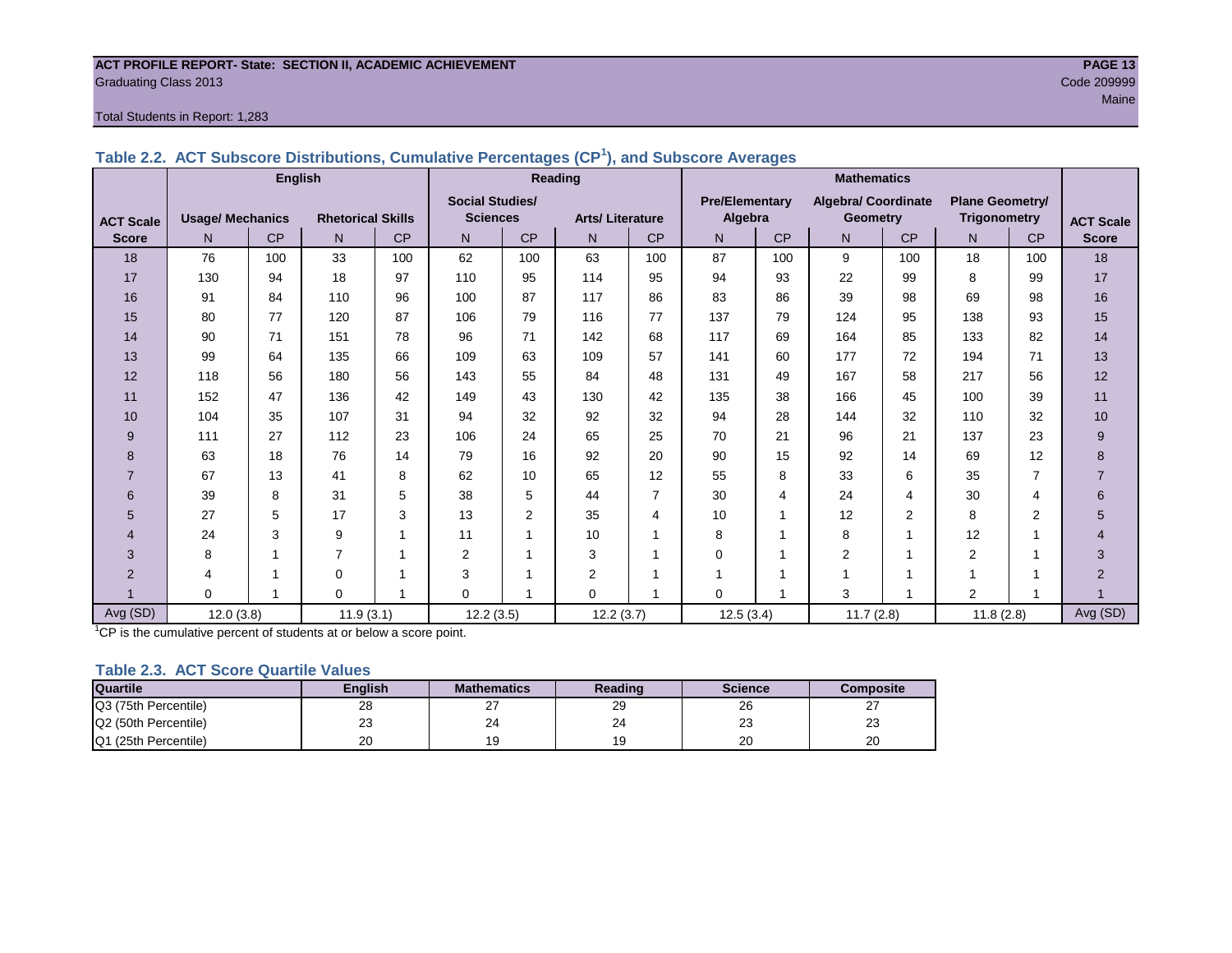Total Students in Report: 1,283

#### **Table 2.4. Average ACT Composite Scores for Race/Ethnicity by Level of Preparation**

| <b>Student</b>  |                                 | <b>Number of Students</b> | <b>Percent Taking</b>     |                     | <b>Average ACT Composite Score</b> |
|-----------------|---------------------------------|---------------------------|---------------------------|---------------------|------------------------------------|
| <b>Group</b>    | <b>Race/Ethnicity</b>           | <b>Tested</b>             | Core or More <sup>1</sup> | <b>Core or More</b> | <b>Less Than Core</b>              |
|                 | <b>All Students</b>             | 1,283                     | 68                        | 23.6                | 23.5                               |
|                 | <b>Black/African American</b>   | 22                        | 77                        | 19.4                | 28.3                               |
|                 | American Indian/Alaska Native   | 3                         | 67                        | 25.0                | 23.0                               |
|                 | White                           | 1,052                     | 68                        | 23.7                | 23.5                               |
| <b>State</b>    | Hispanic/Latino                 | 30                        | 67                        | 20.6                | 21.9                               |
|                 | Asian                           | 63                        | 67                        | 23.7                | 22.0                               |
|                 | Native Hawaiian/Other Pac. Isl. |                           | 0                         |                     | 23.0                               |
|                 | I Two or more races             | 20                        | 85                        | 23.0                | 23.7                               |
|                 | Prefer not/No Response          | 92                        | 68                        | 24.7                | 23.6                               |
|                 | <b>All Students</b>             | 1,799,243                 | 74                        | 21.7                | 18.7                               |
|                 | Black/African American          | 239,598                   | 69                        | 17.5                | 15.6                               |
|                 | American Indian/Alaska Native   | 14,217                    | 62                        | 19.1                | 16.5                               |
|                 | <b>White</b>                    | 1,034,712                 | 76                        | 22.9                | 20.0                               |
| <b>National</b> | Hispanic/Latino                 | 259,741                   | 72                        | 19.5                | 17.2                               |
|                 | Asian                           | 71,677                    | 81                        | 24.1                | 21.5                               |
|                 | Native Hawaiian/Other Pac. Isl. | 4,772                     | 71                        | 20.5                | 17.5                               |
|                 | Two or more races               | 64,221                    | 74                        | 21.9                | 19.2                               |
|                 | Prefer not/No Response          | 110,305                   | 58                        | 22.4                | 18.4                               |

<sup>1</sup>"Core or More" results correspond to students taking four or more years of English AND three or more years each of math, social studies, and natural science.

#### **Table 2.5. Average ACT Scores by Race/Ethnicity**

| <b>Student</b>  |                                 |                |                    |                |                |                  |
|-----------------|---------------------------------|----------------|--------------------|----------------|----------------|------------------|
| Group           | <b>Race/Ethnicity</b>           | <b>English</b> | <b>Mathematics</b> | <b>Reading</b> | <b>Science</b> | <b>Composite</b> |
|                 | <b>All Students</b>             | 23.4           | 23.3               | 23.8           | 22.9           | 23.5             |
|                 | Black/African American          | 20.1           | 20.9               | 21.1           | 20.4           | 20.6             |
|                 | American Indian/Alaska Native   | 23.7           | 23.3               | 24.7           | 26.7           | 24.3             |
|                 | White                           | 23.7           | 23.2               | 24.0           | 23.0           | 23.6             |
| <b>State</b>    | Hispanic/Latino                 | 21.0           | 21.5               | 21.4           | 20.0           | 21.0             |
|                 | Asian                           | 20.9           | 26.4               | 21.3           | 22.7           | 23.0             |
|                 | Native Hawaiian/Other Pac. Isl. | 21.0           | 22.0               | 26.0           | 22.0           | 23.0             |
|                 | Two or more races               | 23.0           | 22.8               | 23.8           | 22.4           | 23.1             |
|                 | Prefer not/No Response          | 23.6           | 23.7               | 24.6           | 23.4           | 24.0             |
|                 | <b>All Students</b>             | 20.2           | 20.9               | 21.1           | 20.7           | 20.9             |
|                 | <b>Black/African American</b>   | 15.7           | 17.2               | 17.0           | 16.9           | 16.9             |
|                 | American Indian/Alaska Native   | 16.6           | 18.2               | 18.3           | 18.3           | 18.0             |
|                 | White                           | 21.8           | 21.9               | 22.6           | 22.0           | 22.2             |
| <b>National</b> | Hispanic/Latino                 | 17.7           | 19.3               | 18.9           | 18.8           | 18.8             |
|                 | Asian                           | 22.5           | 25.0               | 22.9           | 23.1           | 23.5             |
|                 | Native Hawaiian/Other Pac. Isl. | 18.6           | 20.1               | 19.5           | 19.5           | 19.5             |
|                 | Two or more races               | 20.6           | 20.9               | 21.6           | 20.9           | 21.1             |
|                 | Prefer not/No Response          | 20.0           | 20.8               | 21.0           | 20.5           | 20.7             |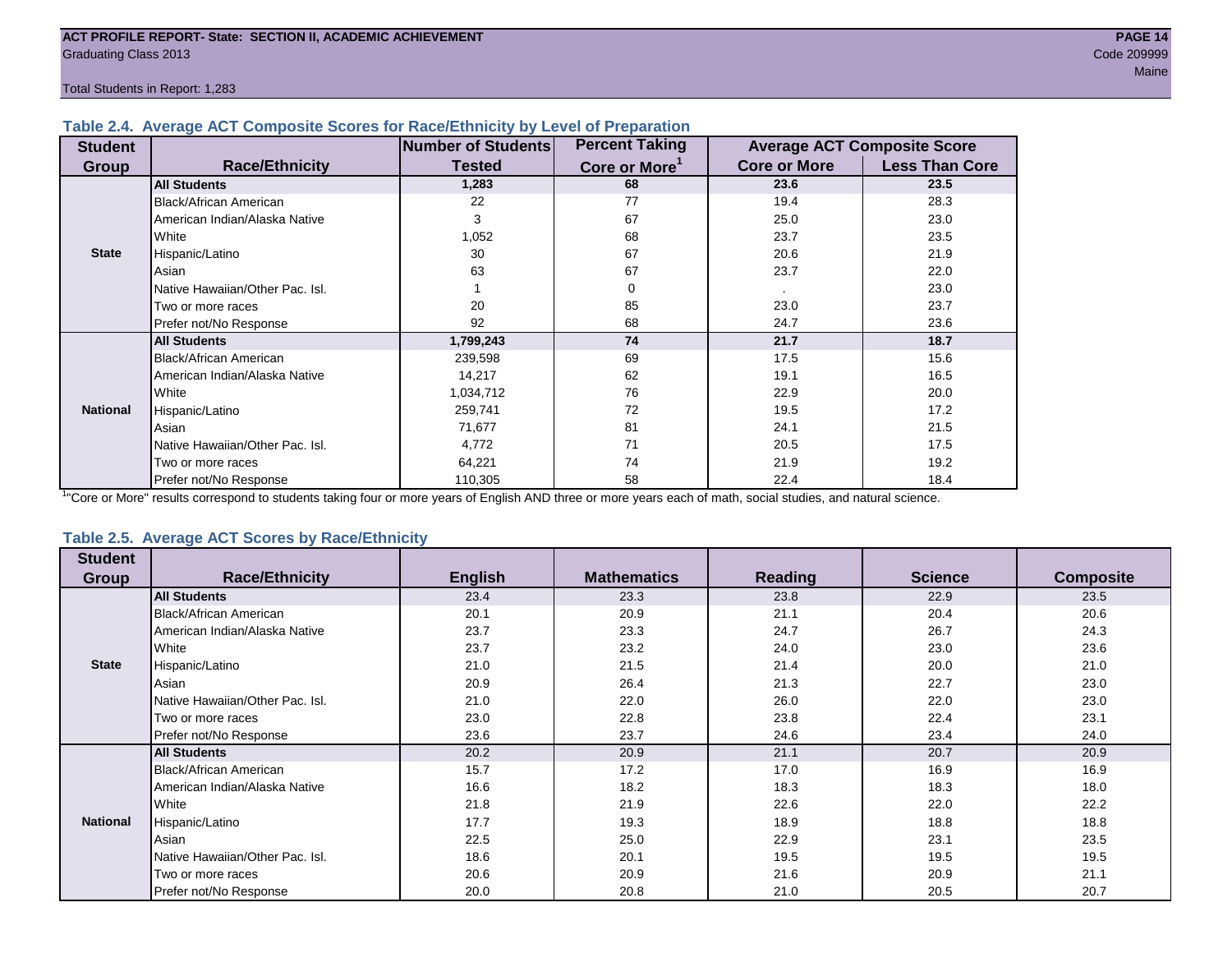#### **ACT PROFILE REPORT- State: SECTION II, ACADEMIC ACHIEVEMENT PAGE 15** Graduating Class 2013 Code 209999

Total Students in Report: 1,283

| <b>Student</b>  | <b>CRS</b> |         | <b>English</b> |         | <b>Mathematics</b> |         | <b>Reading</b> |         | <b>Science</b> |
|-----------------|------------|---------|----------------|---------|--------------------|---------|----------------|---------|----------------|
| Group           | Range      | N       | %              | N       | %                  | N       | %              | N       | %              |
|                 | 33 to 36   | 115     | 9              | 60      | 5                  | 107     | 8              | 36      | 3              |
|                 | 28 to 32   | 216     | 17             | 196     | 15                 | 281     | 22             | 164     | 13             |
|                 | 24 to 27   | 293     | 23             | 421     | 33                 | 270     | 21             | 383     | 30             |
| <b>State</b>    | 20 to 23   | 350     | 27             | 251     | 20                 | 294     | 23             | 414     | 32             |
|                 | 16 to 19   | 169     | 13             | 289     | 23                 | 212     | 17             | 209     | 16             |
|                 | 13 to 15   | 88      |                | 61      | 5                  | 90      |                | 51      | 4              |
|                 | 01 to 12   | 52      | 4              | 5       | 0                  | 29      | 2              | 26      | ⌒              |
|                 | 33 to 36   | 81,846  | 5              | 51,648  | 3                  | 89,731  | 5              | 36,033  | $\overline{2}$ |
|                 | 28 to 32   | 175,672 | 10             | 156,561 | 9                  | 239,643 | 13             | 138,865 | 8              |
|                 | 24 to 27   | 291,095 | 16             | 385.102 | 21                 | 277,723 | 15             | 364,600 | 20             |
| <b>National</b> | 20 to 23   | 447,398 | 25             | 343,822 | 19                 | 424,936 | 24             | 542,531 | 30             |
|                 | 16 to 19   | 327,718 | 18             | 590,816 | 33                 | 384.706 | 21             | 413,107 | 23             |
|                 | 13 to 15   | 242,064 | 13             | 258.384 | 14                 | 240,069 | 13             | 183,840 | 10             |
|                 | 01 to 12   | 233,450 | 13             | 12,910  |                    | 142,435 | 8              | 120,267 |                |

#### **Table 2.6. Percent of Students in College Readiness Standards (CRS) Score Ranges**

#### **Table 2.7. Average ACT Scores by Gender**

| <b>Student Group</b> | <b>Gender</b> |         |         | <b>Average ACT Scores</b> |                    |         |         |           |  |  |  |  |  |
|----------------------|---------------|---------|---------|---------------------------|--------------------|---------|---------|-----------|--|--|--|--|--|
|                      |               | N       | Percent | English                   | <b>Mathematics</b> | Reading | Science | Composite |  |  |  |  |  |
|                      | Males         | 538     | 42      | 22.7                      | 24.1               | 23.2    | 23.3    | 23.5      |  |  |  |  |  |
| <b>State</b>         | Females       | 745     | 58      | 23.9                      | 22.8               | 24.2    | 22.6    | 23.5      |  |  |  |  |  |
|                      | Missing       |         | 0       |                           |                    |         |         |           |  |  |  |  |  |
|                      | Males         | 835,431 | 46      | 19.8                      | 21.4               | 20.9    | 21.2    | 20.9      |  |  |  |  |  |
| <b>National</b>      | Females       | 954,919 | 53      | 20.6                      | 20.5               | 21.4    | 20.4    | 20.9      |  |  |  |  |  |
|                      | Missing       | 8,893   | 0       | 16.1                      | 18.2               | 17.6    | 17.7    | 17.5      |  |  |  |  |  |

#### **Table 2.8. Percent of Students Who Met College Readiness Benchmark Scores by Gender**

| <b>Student Group</b> | Gender  |         | <b>Percent of Students</b> |         |                                                         |                 |  |  |  |  |  |
|----------------------|---------|---------|----------------------------|---------|---------------------------------------------------------|-----------------|--|--|--|--|--|
|                      |         | English | Mathematics                | Reading | Science<br>58<br>58<br>65<br>49<br>40<br>43<br>33<br>45 | <b>All Four</b> |  |  |  |  |  |
| <b>State</b>         | Males   | 79      | 70                         |         |                                                         | 44              |  |  |  |  |  |
|                      | Females | 86      | 59                         |         |                                                         | 39              |  |  |  |  |  |
| <b>National</b>      | Males   | 62      | 47                         |         |                                                         | 29              |  |  |  |  |  |
|                      | Females | 67      | $4^{\prime}$               |         |                                                         | 24              |  |  |  |  |  |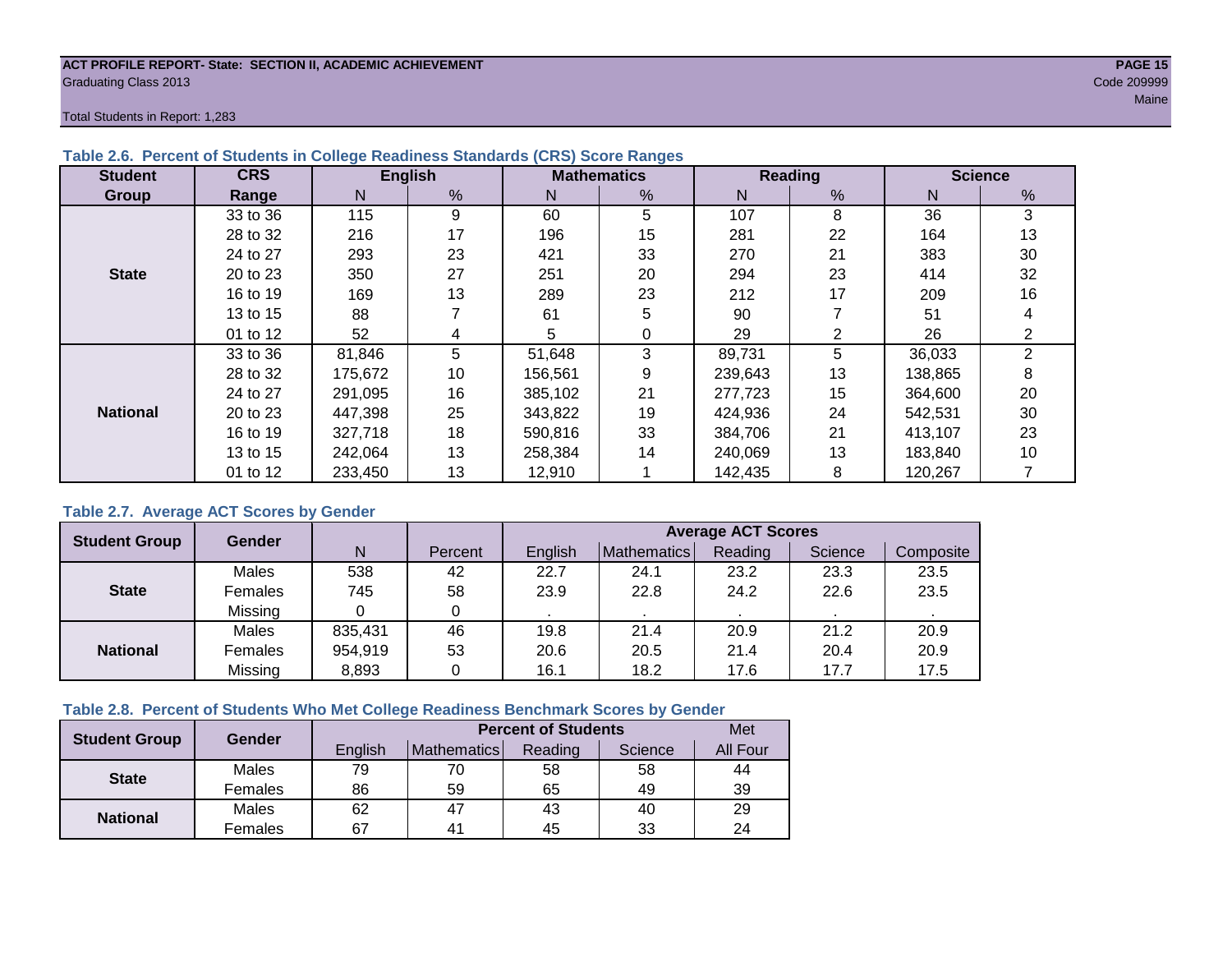#### **ACT PROFILE REPORT- State: SECTION II, ACADEMIC ACHIEVEMENT PAGE 16** Graduating Class 2013 Code 209999

| <b>Student</b>  | <b>Curriculum</b>                                                        | N        | <b>English</b> |      | <b>Mathematics</b> |      | <b>Reading</b> |      | <b>Science</b> |      |          | <b>Composite</b> |
|-----------------|--------------------------------------------------------------------------|----------|----------------|------|--------------------|------|----------------|------|----------------|------|----------|------------------|
| Group           | Taken $^{\scriptscriptstyle\mathsf{T}}$                                  |          | CRB %          | Avg  | CRB %              | Ava  | CRB %          | Avg  | CRB %          | Ava  | $CRB\%4$ | Avg              |
|                 | Core or More <sup>2</sup>                                                | 873      | 85             | 23.6 | 64                 | 23.3 | 63             | 24.0 | 53             | 22.9 | 42       | 23.6             |
| <b>State</b>    | Less than Corel                                                          | 389      | 79             | 23.2 | 65                 | 23.6 | 60             | 23.6 | 53             | 23.0 | 41       | 23.5             |
|                 | Missing <sup>3</sup>                                                     | 21       | 57             | 19.2 | 43                 | 19.9 | 29             | 20.2 | 43             | 19.9 | 29       | 20.0             |
|                 | Core or More                                                             | ,322,739 | 71             | 21.2 | 50                 | 21.7 | 50             | 22.0 | 42             | 21.5 | 31       | 21.7             |
| <b>National</b> | Less than Core                                                           | 396,592  | 48             | 17.8 | 27                 | 18.9 | 30             | 19.0 | 22             | 18.8 | 14       | 18.7             |
|                 | Missing                                                                  | 79,912   | 36             | 16.0 | 19                 | 17.8 | 24             | 17.5 | 17             | 17.7 | 10       | 17.4             |
|                 | "Curriculum Token" reflecte overall bigh school ourriculum in this toble |          |                |      |                    |      |                |      |                |      |          |                  |

#### **Table 2.9. College Readiness Benchmark (CRB) Percent and Average ACT Scores by Overall High School Curriculum**

"Curriculum Taken" reflects overall high school curriculum in this table.

 $^2$  "Core or More" results correspond to students taking four or more years of English AND three or more years each of math, social studies, and natural science.

 $3$  Zero years or no coursework information reported in one or more content areas.

 $4$  Composite CRB% results reflect students who met all four subject-area benchmarks.

#### **Table 2.10. College Readiness Benchmark (CRB) Percent and Average ACT Scores by Content-Specific Curriculum**

| <b>Student</b>  | <b>Curriculum</b>         |          | <b>English</b> |      |          | <b>Mathematics</b> |      |          | <b>Reading</b> |      |          | <b>Science</b> |      |
|-----------------|---------------------------|----------|----------------|------|----------|--------------------|------|----------|----------------|------|----------|----------------|------|
| Group           | <b>Taken</b>              |          | CRB %          | Avg  |          | CRB %              | Avg  | N        | CRB %          | Avg  | N        | CRB %          | Avg  |
|                 | Core or More <sup>2</sup> | ,239     | 84             | 23.6 | 1,241    | 65                 | 23.5 | 913      | 63             | 23.9 | 1,231    | 54             | 23.0 |
| <b>State</b>    | Less than Core            | 23       | 48             | 17.9 | 21       | 29                 | 18.9 | 349      | 62             | 23.9 | 31       |                | 19.4 |
|                 | Missing <sup>3</sup>      | 21       | 57             | 19.2 | 21       | 43                 | 19.9 | 21       | 29             | 20.2 | 21       | 43             | 19.9 |
|                 | Core or More              | ,646,286 | 67             | 20.6 | ,648,697 | 46                 | 21.3 | ,554,990 | 46             | 21.5 | ,506,965 | 40             | 21.3 |
| <b>National</b> | Less than Core            | 84,048   | 36             | 15.9 | 77,906   |                    | 16.3 | 171,617  | 32             | 19.1 | 218,267  |                | 18.0 |
|                 | Missing                   | 68,909   | 38             | 16.4 | 72,640   | 20                 | 17.9 | 72,636   | 25             | 17.7 | 74,011   |                | 17.8 |

<sup>1</sup>"Curriculum Taken" reflects content-specific curriculum in this table.

<sup>2</sup> "Core or More" results correspond to students taking four or more years of English or three or more years of math, social studies, or natural science, respectively. For instance, Reading "Core or More" results correspond to students taking three or more years of social studies, regardless of courses taken in other content areas.

 $3$  Zero years or no coursework information reported in the specified content area.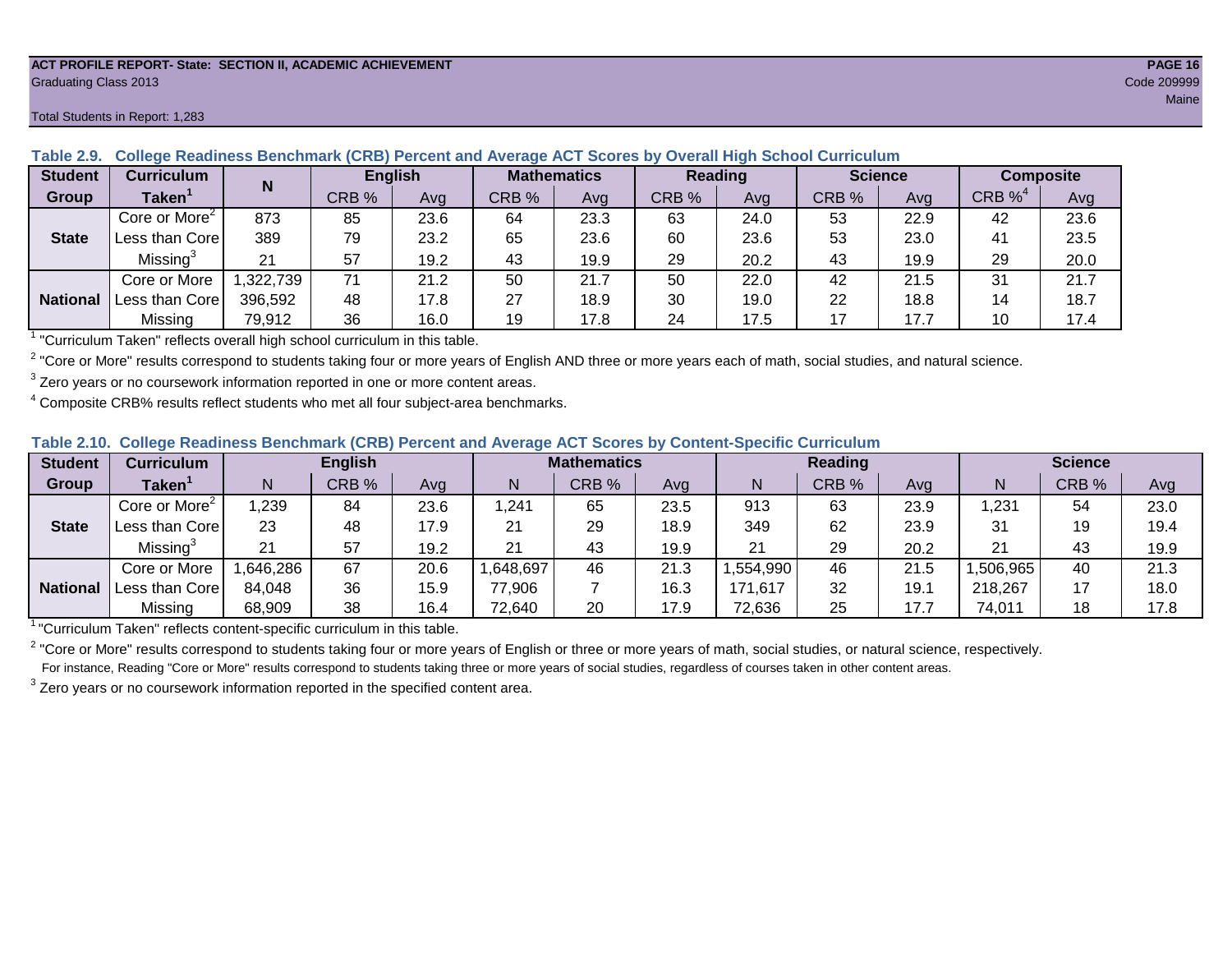Total Students in Report: 1,283

### Section III College Readiness and the Impact of Course Rigor

Beginning with the Graduating Class of 2013, all students whose scores are college reportable, both standard and extended time tests, are now included. Also beginning with the 2013 Graduating Class data, College Readiness Benchmarks for Reading and Science were updated to reflect the most recent college coursework research.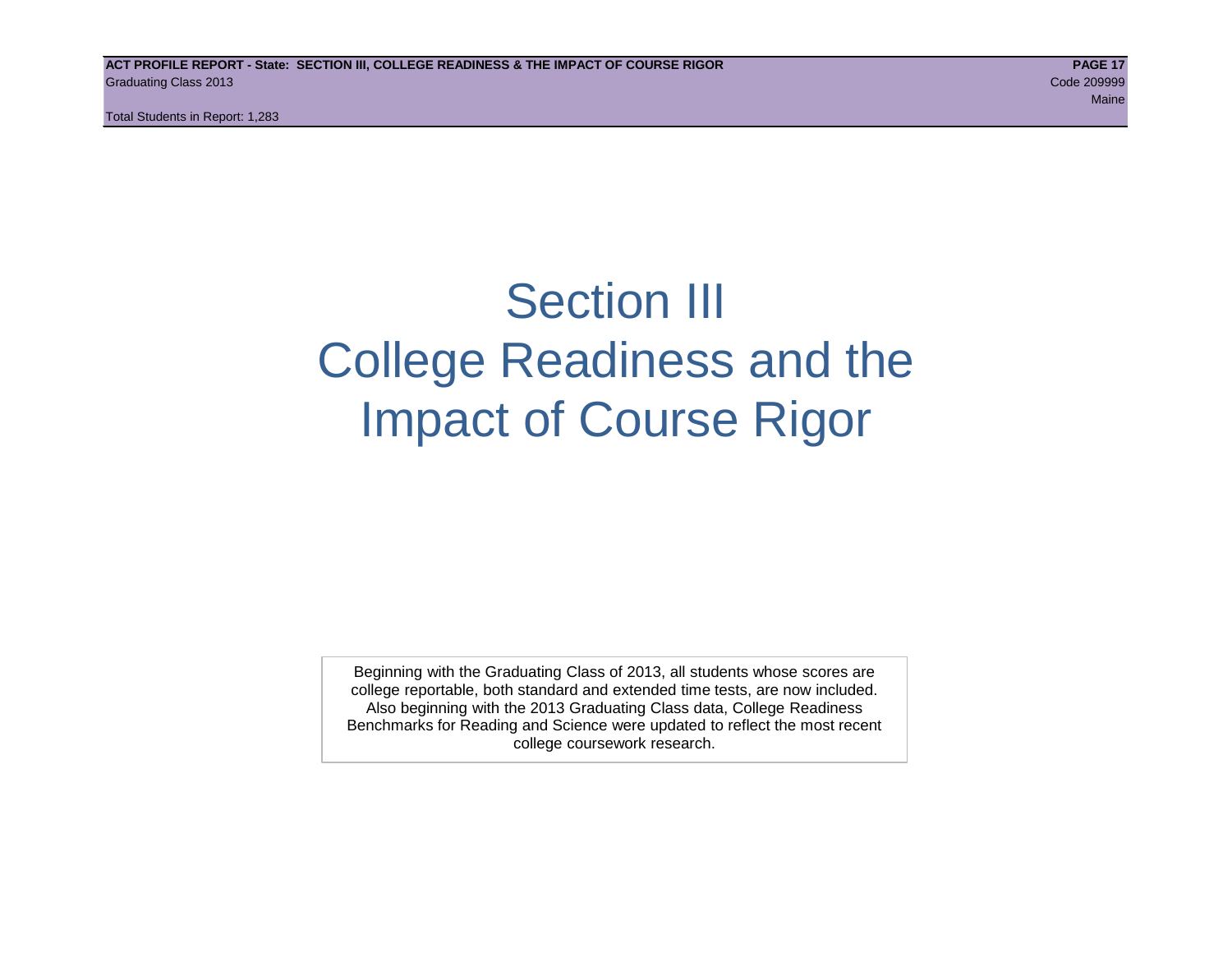#### **ACT PROFILE REPORT - State: SECTION III, COLLEGE READINESS & THE IMPACT OF COURSE RIGOR PAGE 18** Graduating Class 2013 Code 209999

Total Students in Report: 1,283

#### **Figure 3.1. Percent of Students Who Met ACT College Readiness Benchmark Scores by Race/Ethnicity: ENGLISH**



ACT English Benchmark Score = **18**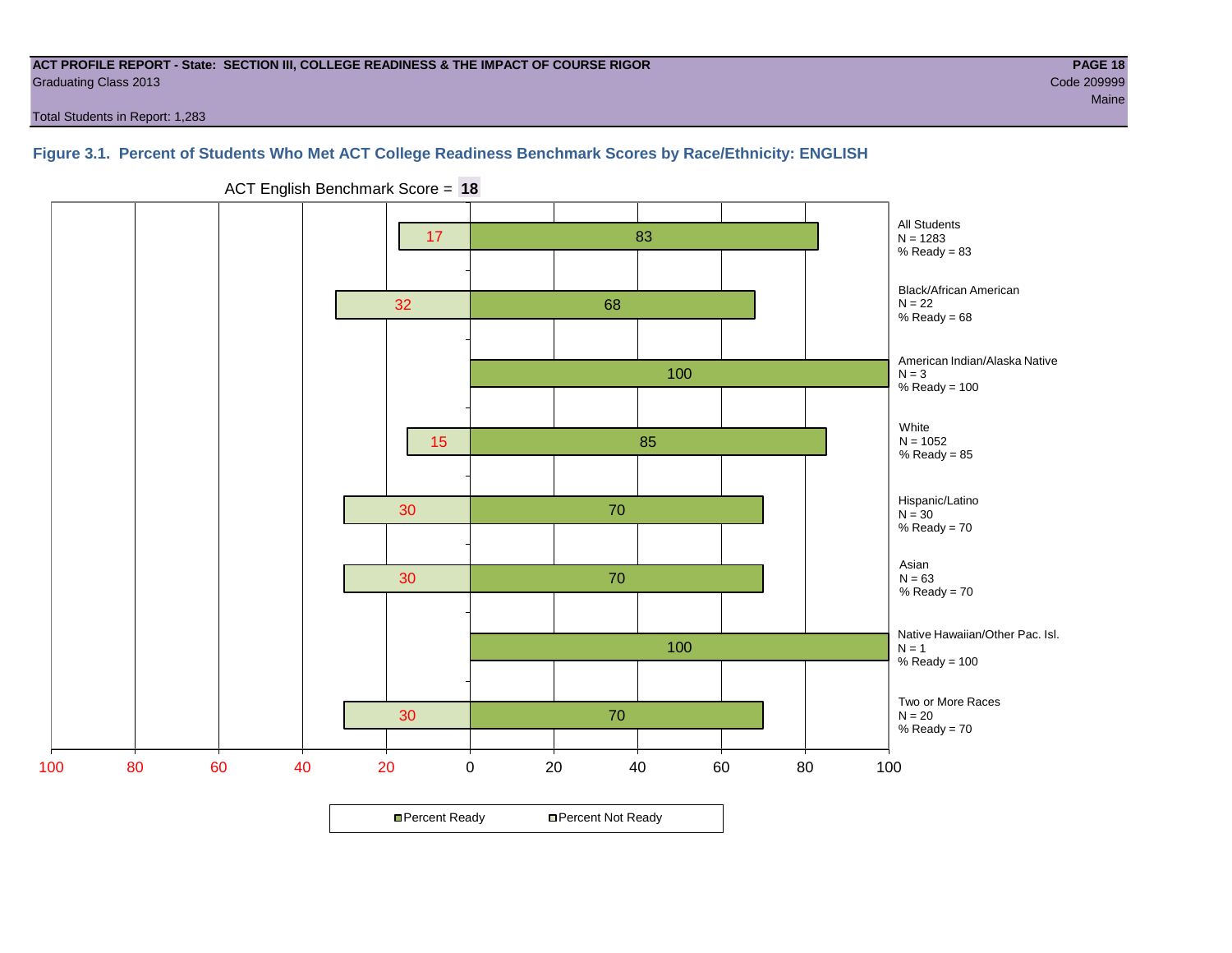#### **ACT PROFILE REPORT - State: SECTION III, COLLEGE READINESS & THE IMPACT OF COURSE RIGOR PAGE 19** Graduating Class 2013 Code 209999

Total Students in Report: 1,283

#### **Figure 3.2. Percent of Students Who Met ACT College Readiness Benchmark Scores by Race/Ethnicity: MATHEMATICS**



ACT Mathematics Benchmark Score = **22**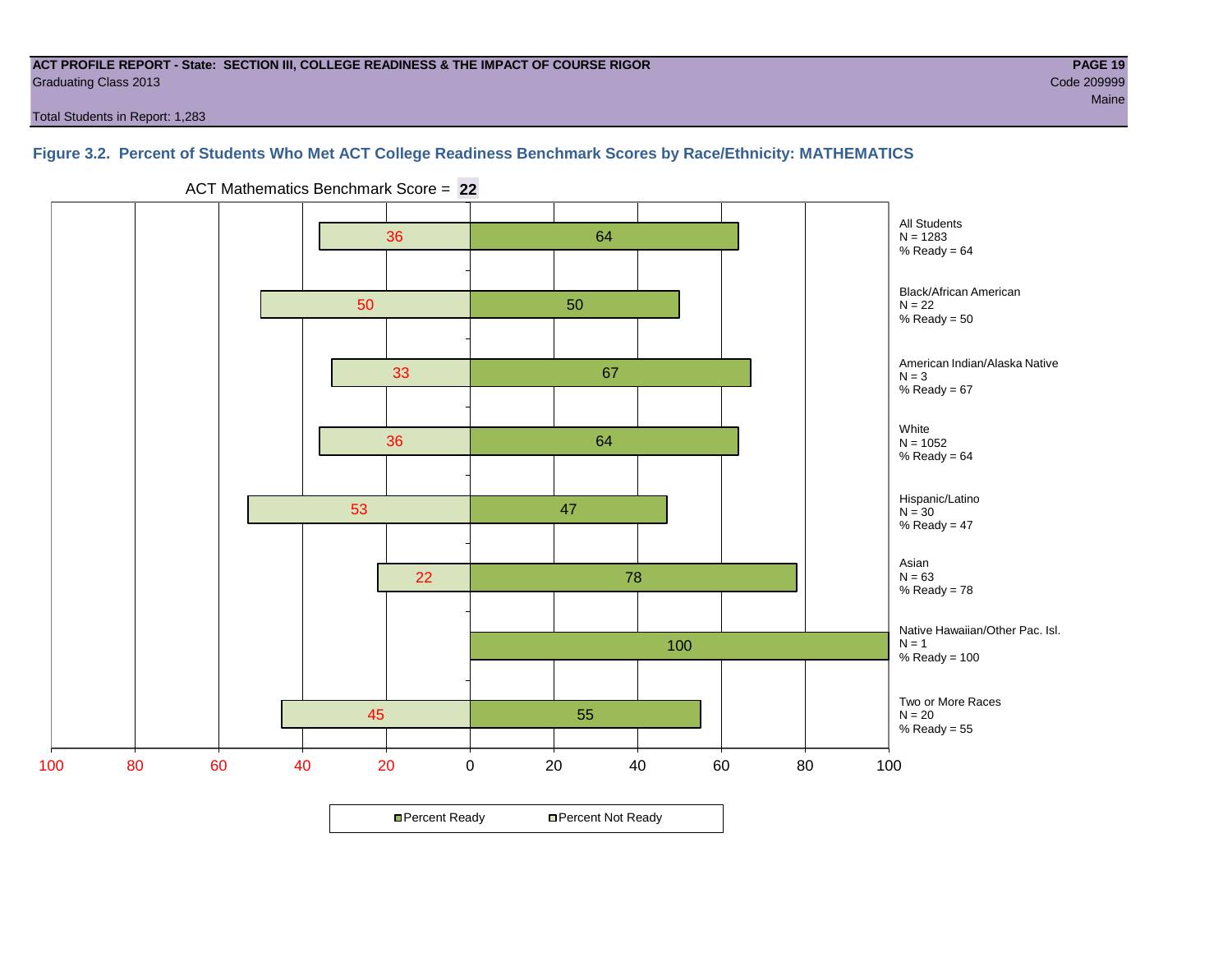#### **ACT PROFILE REPORT - State: SECTION III, COLLEGE READINESS & THE IMPACT OF COURSE RIGOR PAGE 20** Graduating Class 2013 Code 209999

Total Students in Report: 1,283

#### **Figure 3.3. Percent of Students Who Met ACT College Readiness Benchmark Scores by Race/Ethnicity: READING**



ACT Reading Benchmark Score = **22**

**□ Percent Ready DPercent Not Ready**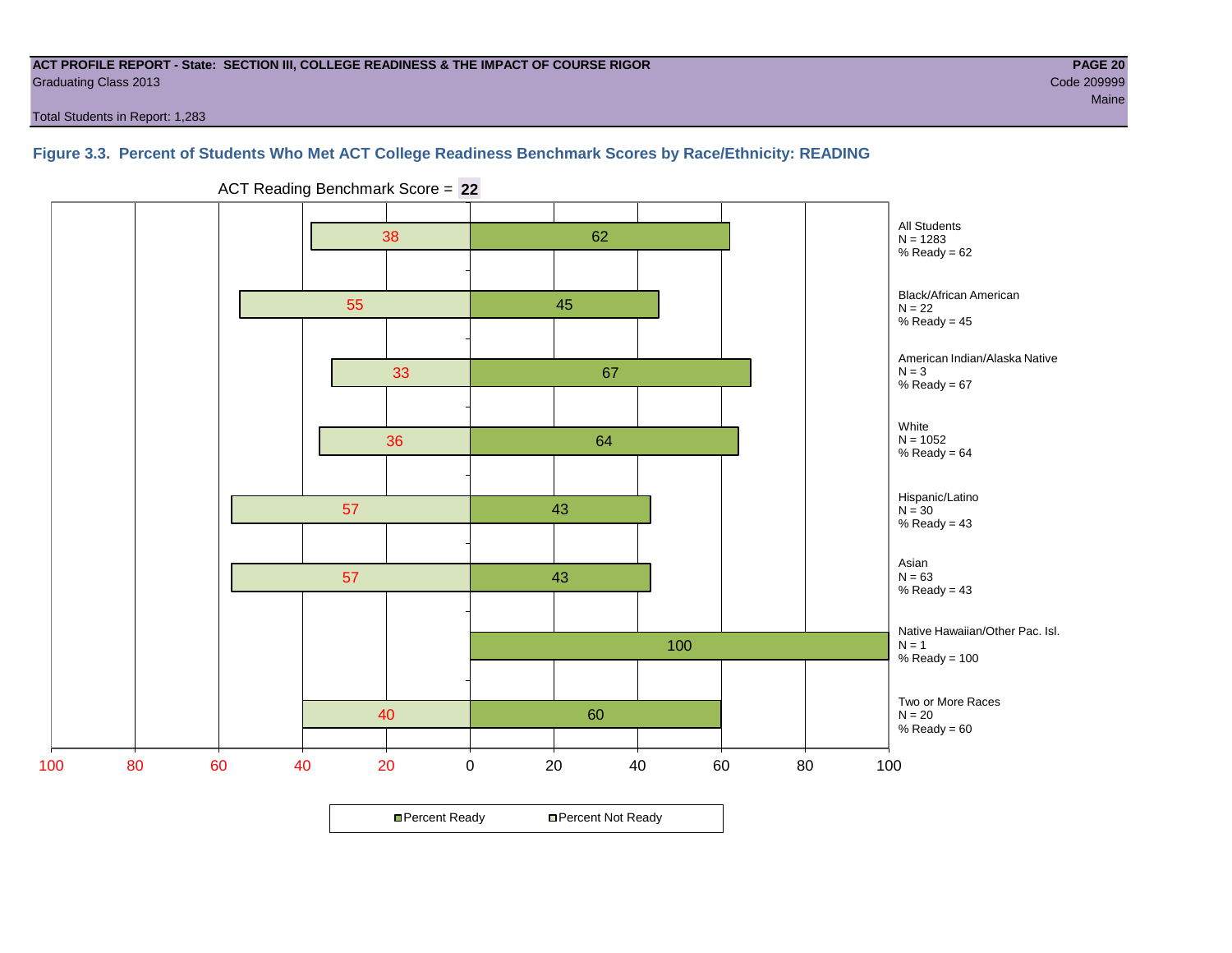#### **ACT PROFILE REPORT - State: SECTION III, COLLEGE READINESS & THE IMPACT OF COURSE RIGOR PAGE 21** Graduating Class 2013 Code 209999

Total Students in Report: 1,283

#### **Figure 3.4. Percent of Students Who Met ACT College Readiness Benchmark Scores by Race/Ethnicity: SCIENCE**



ACT Science Benchmark Score = **23**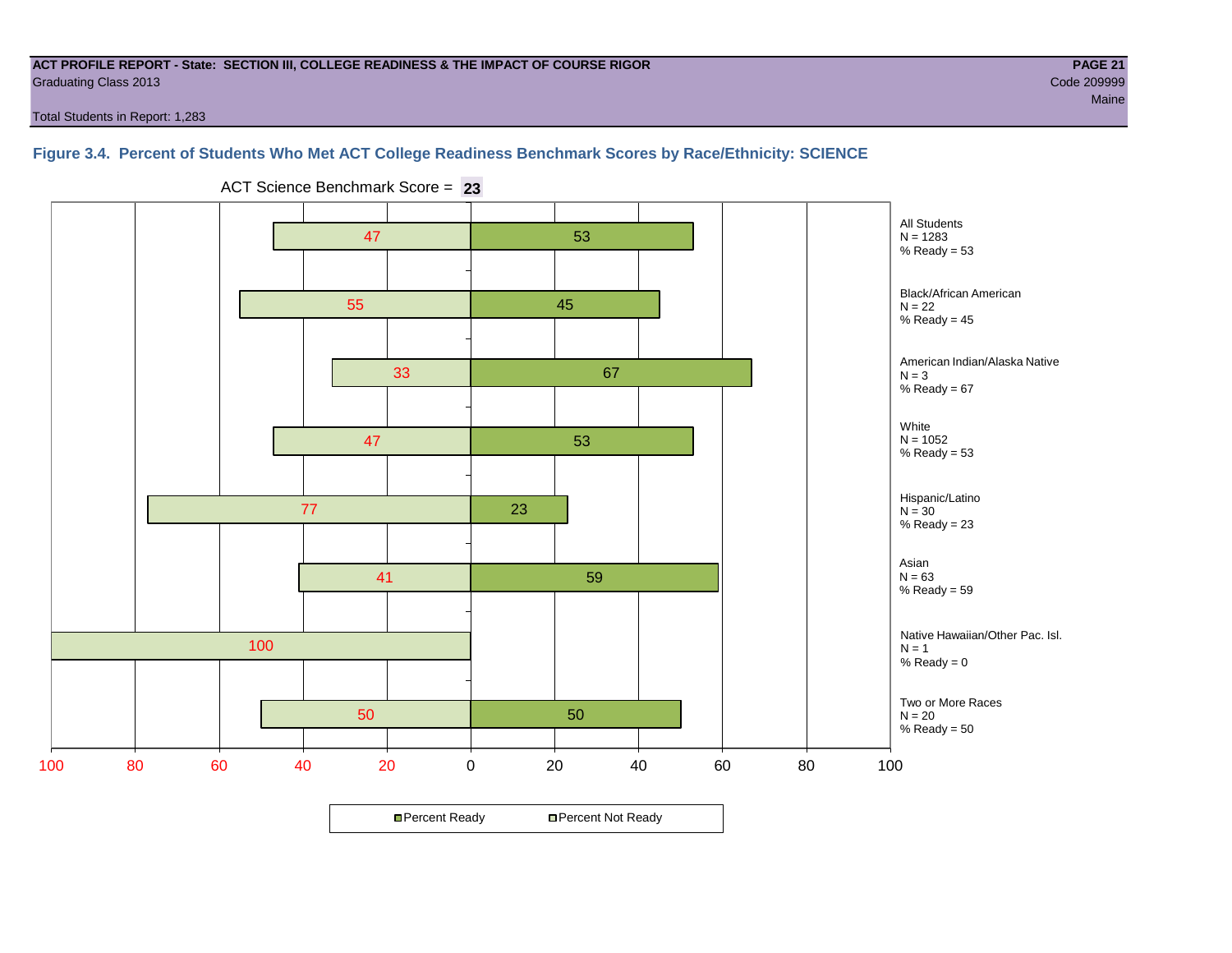#### **ACT PROFILE REPORT - State: SECTION III, COLLEGE READINESS & THE IMPACT OF COURSE RIGOR PAGE 22** Graduating Class 2013 Code 209999

Total Students in Report: 1,283

**Figure 3.5. Percent of Students Who Met ACT College Readiness Benchmark Scores by Race/Ethnicity: ALL FOUR**

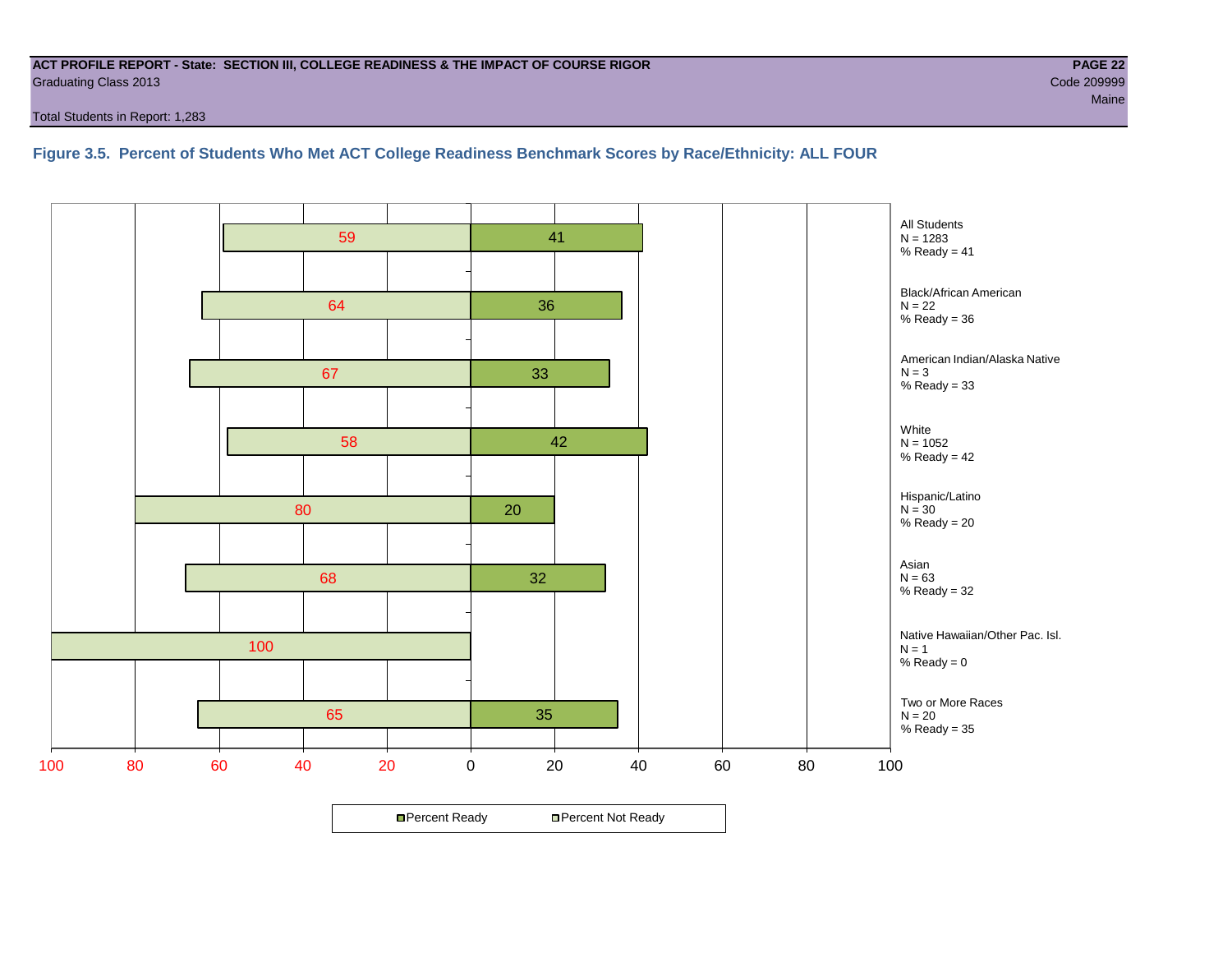#### **ACT PROFILE REPORT - State: SECTION III, COLLEGE READINESS & THE IMPACT OF COURSE RIGOR PAGE 23** Graduating Class 2013 Code 209999

Total Students in Report: 1,283

**Table 3.1. Average ACT Scores and Average ACT Score Changes by Common Course Patterns**

| <b>Course Pattern</b>                            |                |                | <b>All Students</b> |                     |                  |                | <b>Males</b> |                     | <b>Females</b> |                |            |                        |
|--------------------------------------------------|----------------|----------------|---------------------|---------------------|------------------|----------------|--------------|---------------------|----------------|----------------|------------|------------------------|
|                                                  |                |                | <b>ACT</b>          | Course Value        |                  |                | <b>ACT</b>   | Course Value        |                |                | <b>ACT</b> | <b>Course Value</b>    |
| <b>ENGLISH COURSE PATTERN</b>                    | N <sub>1</sub> | Percent        | English             | Added <sup>1</sup>  | N.               | Percent        | English      | Added               | N              | Percent        | English    | Added <sup>1</sup>     |
| Eng 9, Eng 10, Eng 11, Eng 12, & Other English   | 327            | 25             | 24.1                | 6.2                 | $\overline{127}$ | 24             | 22.9         | 4.4                 | 200            | 27             | 24.9       | 7.4                    |
| Eng 9, Eng 10, Eng 11, Eng 12                    | 912            | 71             | 23.4                | 5.5                 | 386              | 72             | 22.9         | 4.4                 | 526            | 71             | 23.7       | 6.2                    |
| Less than 4 years of English                     | 23             | $\overline{2}$ | 17.9                |                     | 10               | 2              | 18.5         |                     | 13             | 2              | 17.5       |                        |
| Zero years / no English courses reported         | 21             | $\mathbf{2}$   | 19.2                |                     | 15               | 3              | 18.0         |                     | 6              | 1              | 22.3       |                        |
|                                                  |                |                | <b>ACT</b>          | <b>Course Value</b> |                  |                | <b>ACT</b>   | <b>Course Value</b> |                |                | <b>ACT</b> | <b>Course Value</b>    |
| <b>MATHEMATICS COURSE PATTERN</b>                | N <sub>1</sub> | Percent        | Math                | Added               | N                | Percent        | Math         | Added               | N              | Percent        | Math       | A d d e d <sup>1</sup> |
| Alg 1, Alg 2, Geom, Trig, & Calc                 | 108            | 8              | 25.5                | 6.6                 | 42               | 8              | 25.7         | 4.7                 | 66             | 9              | 25.3       | 7.7                    |
| Alg 1, Alg 2, Geom, Trig, & Other Adv Math       | 105            | 8              | 22.9                | 4.0                 | 24               | $\overline{4}$ | 24.8         | 3.8                 | 81             | 11             | 22.3       | 4.7                    |
| Alg 1, Alg 2, Geom, & Trig                       | 58             | 5              | 20.5                | 1.6                 | 20               | $\overline{4}$ | 18.9         | $-2.1$              | 38             | 5              | 21.3       | 3.7                    |
| Alg 1, Alg 2, Geom, & Other Adv Math             | 242            | 19             | 21.0                | 2.1                 | 77               | 14             | 21.4         | 0.4                 | 165            | 22             | 20.9       | 3.3                    |
| Other comb of 4 or more years of Math            | 570            | 44             | 25.5                | 6.6                 | 291              | 54             | 26.1         | 5.1                 | 279            | 37             | 24.9       | 7.3                    |
| Alg 1, Alg 2, & Geom                             | 86             | 7              | 17.6                | $-1.3$              | 29               | 5              | 18.0         | $-3.0$              | 57             | 8              | 17.4       | $-0.2$                 |
| Other comb of 3 or 3.5 years of Math             | 72             | 6              | 22.8                | 3.9                 | 32               | 6              | 22.3         | 1.3                 | 40             | 5              | 23.3       | 5.7                    |
| Less than 3 years of Math                        | 21             | 2              | 18.9                |                     | 8                | $\mathbf{1}$   | 21.0         |                     | 13             | $\overline{2}$ | 17.6       |                        |
| Zero years / no Math courses reported            | 21             | 2              | 19.9                |                     | 15               | 3              | 19.5         |                     | 6              | 1              | 20.7       | ÷.                     |
|                                                  |                |                | <b>ACT</b>          | <b>Course Value</b> |                  |                | <b>ACT</b>   | <b>Course Value</b> |                |                | <b>ACT</b> | <b>Course Value</b>    |
| SOCIAL SCIENCE COURSE PATTERN                    | N              | Percent        | Reading             | Added               | $\mathsf{N}$     | Percent        | Reading      | Added               | N              | Percent        | Reading    | Added <sup>1</sup>     |
| US Hist, World Hist, Am Gov, & Other Hist        | 70             | 5              | 24.9                | 1.0                 | 38               | $\overline{7}$ | 23.8         | 0.4                 | 32             | 4              | 26.1       | 1.8                    |
| Other comb of 4 or more years Social Science     | 424            | 33             | 23.7                | $-0.2$              | 194              | 36             | 23.2         | $-0.2$              | 230            | 31             | 24.1       | $-0.2$                 |
| US Hist, World Hist, & Am Gov                    | 65             | 5              | 24.8                | 0.9                 | 27               | 5              | 22.5         | $-0.9$              | 38             | 5              | 26.4       | 2.1                    |
| Other comb of 3 or 3.5 years of Social Science   | 354            | 28             | 23.7                | $-0.2$              | 126              | 23             | 23.5         | 0.1                 | 228            | 31             | 23.8       | $-0.5$                 |
| Less than 3 years of Social Science              | 349            | 27             | 23.9                |                     | 138              | 26             | 23.4         |                     | 211            | 28             | 24.3       |                        |
| Zero years / no Social Science courses reported  | 21             | 2              | 20.2                |                     | 15               | 3              | 19.5         |                     | 6              | $\overline{1}$ | 21.8       | $\sim$                 |
|                                                  |                |                | <b>ACT</b>          | <b>Course Value</b> |                  |                | <b>ACT</b>   | Course Value        |                |                | <b>ACT</b> | <b>Course Value</b>    |
| NATURAL SCIENCE COURSE PATTERN                   | N              | Percent        | Science             | Added               | N                | Percent        | Science      | Added               | N              | Percent        | Science    | A d d e d <sup>1</sup> |
| Gen Sci <sup>2</sup> , Bio, Chem, & Phys         | 833            | 65             | 23.4                | 4.0                 | 391              | 73             | 23.7         | 4.4                 | 442            | 59             | 23.1       | 3.6                    |
| Bio, Chem, Phys                                  | 106            | 8              | 24.5                | 5.1                 | 45               | 8              | 24.6         | 5.3                 | 61             | 8              | 24.5       | 5.0                    |
| Gen Sci <sup>2</sup> , Bio, Chem                 | 280            | 22             | 21.5                | 2.1                 | 66               | 12             | 21.7         | 2.4                 | 214            | 29             | 21.5       | 2.0                    |
| Other comb of 3 years of Natural Science         | 12             | -1             | 20.9                | 1.5                 | 6                | $\mathbf{1}$   | 24.2         | 4.9                 | 6              | $\overline{1}$ | 17.7       | $-1.8$                 |
| Less than 3 years of Natural Science             | 31             | 2              | 19.4                |                     | 15               | 3              | 19.3         |                     | 16             | 2              | 19.5       |                        |
| Zero years / no Natural Science courses reported | 21             | 2              | 19.9                |                     | 15               | 3              | 19.3         |                     | 6              |                | 21.2       |                        |

<sup>1</sup>Course value added is defined as the average ACT score change compared to course sequences in which students took

less than four years of English or less than three years of Mathematics, Social Science or Natural Science.

<sup>2</sup>Includes General, Physical and Earth Sciences.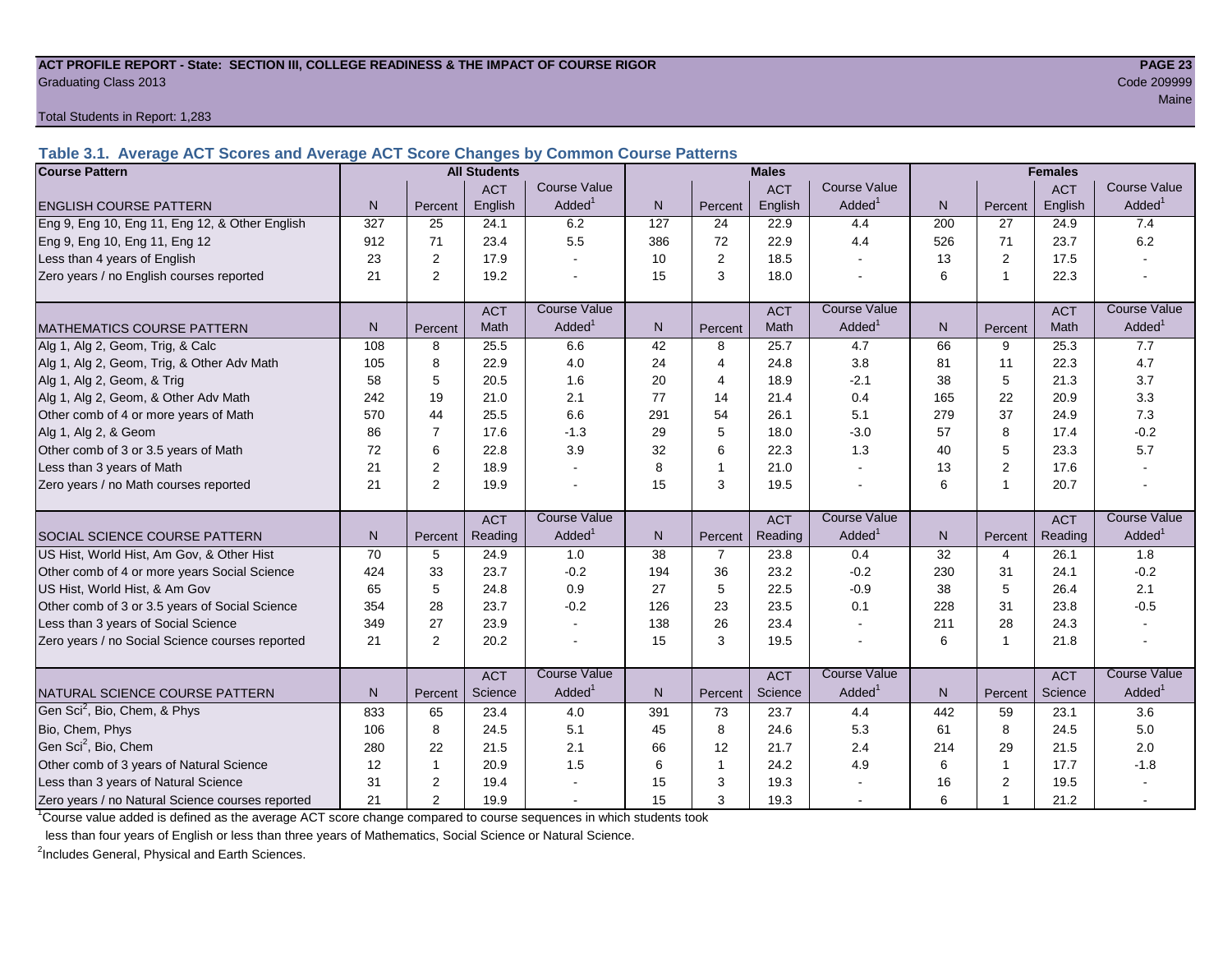#### ACT PROFILE REPORT - State: SECTION III, COLLEGE READINESS & THE IMPACT OF COURSE RIGOR **PAGE 24 Graduating Class 2013** Code 209999 Code 200999 Code 200999 Code 200999 Code 200999 Code 200999 Code 200999 Code 200999 Code 200999 Code 200999 Code 200999 Code 200999 Code 200999 Code 200999 Code 200999 Code 200999 Code 2

Maine and the contract of the contract of the contract of the contract of the contract of the contract of the contract of the contract of the contract of the contract of the contract of the contract of the contract of the

Total Students in Report: 1,283

#### **Table 3.2. College Readiness Percents by Common Course Patterns**

| <b>Course Pattern</b>                            |              |                       | <b>State</b> |                  |              | <b>National</b>       |         |                  |  |  |
|--------------------------------------------------|--------------|-----------------------|--------------|------------------|--------------|-----------------------|---------|------------------|--|--|
|                                                  |              | <b>Percent Taking</b> | Avg ACT      | Percent Who Met  |              | <b>Percent Taking</b> | Avg ACT | Percent Who Met  |  |  |
| <b>ENGLISH COURSE PATTERN</b>                    | $\mathsf{N}$ | Pattern               | English      | <b>Benchmark</b> | $\mathsf{N}$ | Pattern               | English | <b>Benchmark</b> |  |  |
| Eng 9, Eng 10, Eng 11, Eng 12, & Other English   | 327          | 25                    | 24.1         | 89               | 380,375      | 21                    | 21.6    | 73               |  |  |
| Eng 9, Eng 10, Eng 11, Eng 12                    | 912          | 71                    | 23.4         | 82               | 1,265,911    | 70                    | 20.3    | 65               |  |  |
| Less than 4 years of English                     | 23           | 2                     | 17.9         | 48               | 84,048       | 5                     | 15.9    | 36               |  |  |
| Zero years / no English courses reported         | 21           | $\overline{2}$        | 19.2         | 57               | 68,909       | 4                     | 16.4    | 38               |  |  |
|                                                  |              |                       |              |                  |              |                       |         |                  |  |  |
|                                                  |              | <b>Percent Taking</b> | Avg ACT      | Percent Who Met  |              | <b>Percent Taking</b> | Avg ACT | Percent Who Met  |  |  |
| <b>MATHEMATICS COURSE PATTERN</b>                | $\mathsf{N}$ | Pattern               | Math         | <b>Benchmark</b> | $\mathsf{N}$ | Pattern               | Math    | <b>Benchmark</b> |  |  |
| Alg 1, Alg 2, Geom, Trig, & Calc                 | 108          | 8                     | 25.5         | 81               | 113,999      | 6                     | 23.8    | 68               |  |  |
| Alg 1, Alg 2, Geom, Trig, & Other Adv Math       | 105          | 8                     | 22.9         | 62               | 155,095      | 9                     | 21.9    | 56               |  |  |
| Alg 1, Alg 2, Geom, & Trig                       | 58           | 5                     | 20.5         | 43               | 119,993      | $\overline{7}$        | 19.4    | 32               |  |  |
| Alg 1, Alg 2, Geom, & Other Adv Math             | 242          | 19                    | 21.0         | 50               | 336,291      | 19                    | 19.6    | 32               |  |  |
| Other comb of 4 or more years of Math            | 570          | 44                    | 25.5         | 81               | 610,720      | 34                    | 23.6    | 65               |  |  |
| Alg 1, Alg 2, & Geom                             | 86           | $\overline{7}$        | 17.6         | 10               | 223,733      | 12                    | 17.2    | 11               |  |  |
| Other comb of 3 or 3.5 years of Math             | 72           | 6                     | 22.8         | 57               | 88,866       | 5                     | 19.7    | 34               |  |  |
| Less than 3 years of Math                        | 21           | 2                     | 18.9         | 29               | 77,906       | 4                     | 16.3    | $\overline{7}$   |  |  |
| Zero years / no Math courses reported            | 21           | $\overline{2}$        | 19.9         | 43               | 72,640       | 4                     | 17.9    | 20               |  |  |
|                                                  |              |                       |              |                  |              |                       |         |                  |  |  |
|                                                  |              | <b>Percent Taking</b> | Avg ACT      | Percent Who Met  |              | <b>Percent Taking</b> | Avg ACT | Percent Who Met  |  |  |
| SOCIAL SCIENCE COURSE PATTERN                    | N            | Pattern               | Reading      | <b>Benchmark</b> | N            | Pattern               | Reading | <b>Benchmark</b> |  |  |
| US Hist, World Hist, Am Gov, & Other Hist        | 70           | 5                     | 24.9         | 64               | 50,989       | 3                     | 22.2    | 51               |  |  |
| Other comb of 4 or more years Social Science     | 424          | 33                    | 23.7         | 61               | 908,394      | 50                    | 22.0    | 50               |  |  |
| US Hist, World Hist, & Am Gov                    | 65           | 5                     | 24.8         | 66               | 106,021      | 6                     | 19.5    | 34               |  |  |
| Other comb of 3 or 3.5 years of Social Science   | 354          | 28                    | 23.7         | 63               | 489.586      | 27                    | 21.0    | 43               |  |  |
| Less than 3 years of Social Science              | 349          | 27                    | 23.9         | 62               | 171,617      | 10                    | 19.1    | 32               |  |  |
| Zero years / no Social Science courses reported  | 21           | 2                     | 20.2         | 29               | 72,636       | 4                     | 17.7    | 25               |  |  |
|                                                  |              |                       |              |                  |              |                       |         |                  |  |  |
|                                                  |              | <b>Percent Taking</b> | Avg ACT      | Percent Who Met  |              | <b>Percent Taking</b> | Avg ACT | Percent Who Met  |  |  |
| NATURAL SCIENCE COURSE PATTERN                   | N            | Pattern               | Science      | <b>Benchmark</b> | N            | Pattern               | Science | <b>Benchmark</b> |  |  |
| Gen Sci <sup>1</sup> , Bio, Chem, & Phys         | 833          | 65                    | 23.4         | 58               | 767,293      | 43                    | 21.9    | 46               |  |  |
| Bio, Chem, Phys                                  | 106          | 8                     | 24.5         | 65               | 183,685      | 10                    | 23.0    | 54               |  |  |
| Gen Sci <sup>1</sup> , Bio, Chem                 | 280          | 22                    | 21.5         | 36               | 504,165      | 28                    | 19.9    | 28               |  |  |
| Other comb of 3 years of Natural Science         | 12           | 1                     | 20.9         | 42               | 51,822       | 3                     | 19.1    | 25               |  |  |
| Less than 3 years of Natural Science             | 31           | 2                     | 19.4         | 19               | 218,267      | 12                    | 18.0    | 17               |  |  |
| Zero years / no Natural Science courses reported | 21           | $\overline{2}$        | 19.9         | 43               | 74,011       | 4                     | 17.8    | 18               |  |  |

<sup>1</sup>Includes General, Physical and Earth Sciences.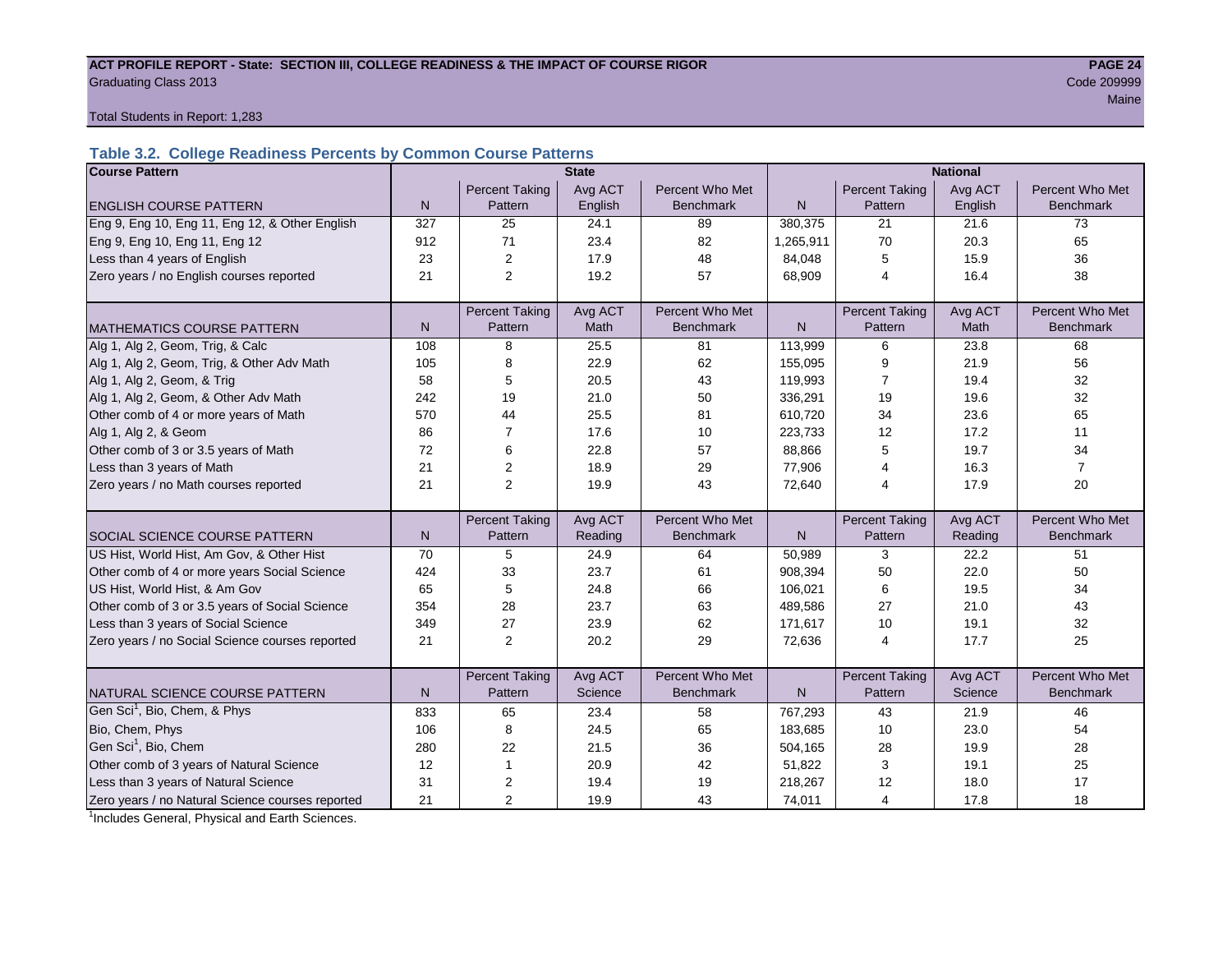Total Students in Report: 1,283

### Section IV Career and Educational Aspirations

Beginning with the Graduating Class of 2013, all students whose scores are college reportable, both standard and extended time tests, are now included. Also beginning with the 2013 Graduating Class data, College Readiness Benchmarks for Reading and Science were updated to reflect the most recent college coursework research.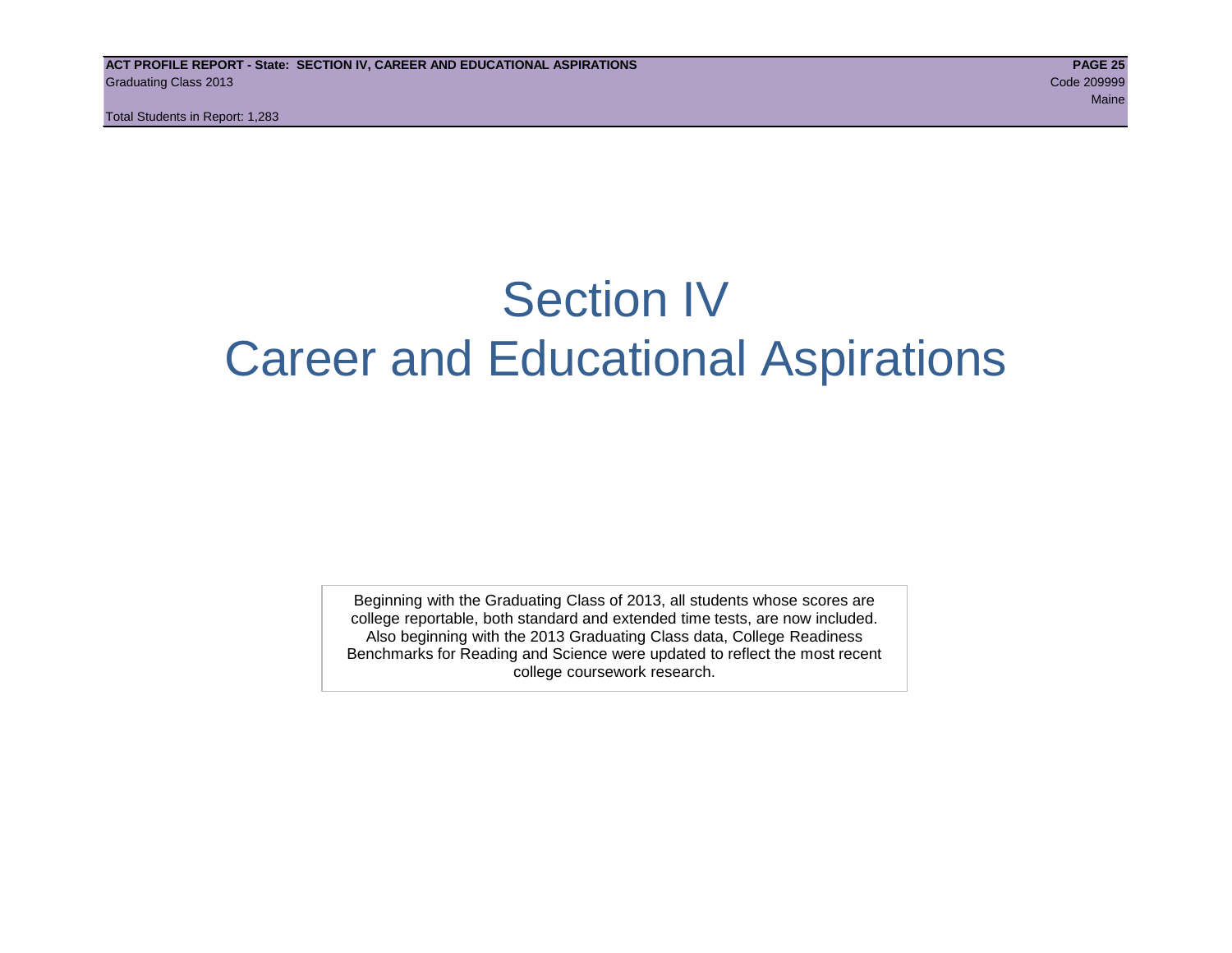#### **ACT PROFILE REPORT - State: SECTION IV, CAREER AND EDUCATIONAL ASPIRATIONS PAGE 26** Graduating Class 2013 Code 209999

### Maine and the contract of the contract of the contract of the contract of the contract of the contract of the contract of the contract of the contract of the contract of the contract of the contract of the contract of the

#### Total Students in Report: 1,283

**Table 4.1. Distribution of Planned Educational Majors for All Students by College Plans**

|                                              | <b>All Students</b><br>Plan on 2 Years or Less of College |                      |         |                |                      |         | Plan on 4 Years or More of College |                      |         |
|----------------------------------------------|-----------------------------------------------------------|----------------------|---------|----------------|----------------------|---------|------------------------------------|----------------------|---------|
|                                              | N <sup>1</sup>                                            |                      | Avg ACT |                |                      | Avg ACT |                                    |                      | Avg ACT |
| <b>Planned Educational Major</b>             |                                                           | Percent <sup>2</sup> | Comp    | N              | Percent <sup>2</sup> | Comp    | N                                  | Percent <sup>2</sup> | Comp    |
| Agriculture & Natural Resources Conservation | 14                                                        |                      | 22.4    | $\Omega$       | $\Omega$             |         | 14                                 |                      | 22.4    |
| Architecture                                 | 16                                                        |                      | 21.5    |                | 6                    | 19.0    | 12                                 |                      | 22.8    |
| Area, Ethnic, & Multidisciplinary Studies    |                                                           | 0                    | 28.6    |                | 0                    | $\cdot$ | 5                                  | 0                    | 28.6    |
| Arts: Visual & Performing                    | 70                                                        | 5                    | 23.3    |                | 6                    | 19.0    | 63                                 | ี                    | 23.6    |
| <b>Business</b>                              | 118                                                       | 9                    | 22.1    | 3              | 18                   | 19.0    | 90                                 | 9                    | 22.3    |
| Communications                               | 30                                                        | $\overline{2}$       | 22.1    | $\Omega$       | $\Omega$             | $\cdot$ | 26                                 | 2                    | 21.6    |
| Community, Family, & Personal Services       | 16                                                        |                      | 20.3    | $\overline{2}$ | 12                   | 22.5    | 13                                 |                      | 20.2    |
| <b>Computer Science &amp; Mathematics</b>    | 21                                                        | 2                    | 25.8    |                | 6                    | 21.0    | 19                                 |                      | 25.8    |
| Education                                    | 49                                                        |                      | 21.4    |                | 6                    | 17.0    | 42                                 | 4                    | 21.4    |
| Engineering                                  | 134                                                       | 10                   | 25.1    | $\Omega$       | 0                    |         | 117                                | 11                   | 25.2    |
| Engineering Technology & Drafting            | 8                                                         |                      | 21.3    | $\Omega$       | $\Omega$             |         | $\overline{7}$                     |                      | 21.0    |
| English & Foreign Languages                  | 40                                                        | 3                    | 24.7    | $\Omega$       | $\Omega$             |         | 35                                 | 3                    | 24.5    |
| Health Administration & Assisting            | 16                                                        |                      | 20.9    | 0              | 0                    |         | 12                                 |                      | 20.4    |
| Health Sciences & Technologies               | 202                                                       | 16                   | 22.4    | 2              | 12                   | 17.0    | 184                                | 18                   | 22.5    |
| Philosophy, Religion, & Theology             | 8                                                         |                      | 23.5    | 3              | 18                   | 18.3    | 4                                  | $\Omega$             | 28.3    |
| Repair, Production, & Construction           | 2                                                         | $\Omega$             | 16.0    |                | 6                    | 13.0    |                                    | $\Omega$             | 19.0    |
| Sciences: Biological & Physical              | 167                                                       | 13                   | 25.8    | ∩              | $\Omega$             | $\cdot$ | 143                                | 14                   | 25.7    |
| Social Sciences & Law                        | 100                                                       | 8                    | 24.3    | 0              | $\Omega$             |         | 86                                 | 8                    | 24.2    |
| Undecided                                    | 249                                                       | 19                   | 23.3    |                | 12                   | 17.0    | 172                                | 16                   | 23.5    |
| No Response                                  | 18                                                        |                      | 21.3    | $\Omega$       | 0                    |         | $\overline{4}$                     | 0                    | 26.3    |

1 2-Year and 4-Year "N" counts do not reflect "Missing" and "Other" college plans, therefore they may not add up to the N count for All Students.

<sup>2</sup> Percent of students tested within College Plan groups (All Students, 2-Year, 4-Year).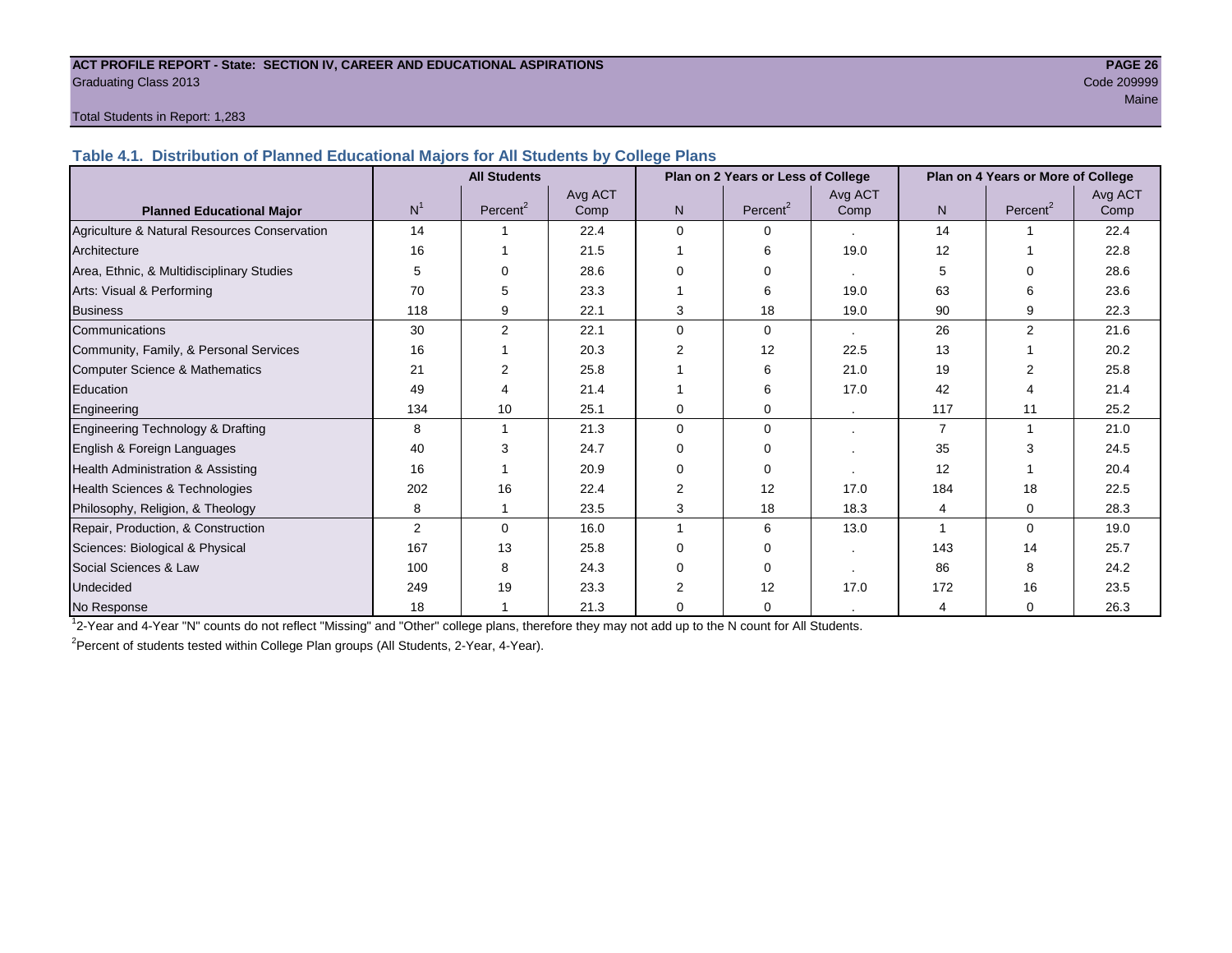#### **ACT PROFILE REPORT - State: SECTION IV, CAREER AND EDUCATIONAL ASPIRATIONS PAGE 27** Graduating Class 2013 Code 209999

#### Total Students in Report: 1,283

#### **Table 4.2. Average ACT Composite Scores for Racial/Ethnic Groups by Post-Secondary Educational Aspirations**

| <b>Educational Degree</b> | <b>All Racial/Ethnic Groups</b><br><b>Combined</b> |         | <b>Black/African American</b> |         |   | American Indian/ Alaska Native |     | White   | Hispanic/Latino |         |  |
|---------------------------|----------------------------------------------------|---------|-------------------------------|---------|---|--------------------------------|-----|---------|-----------------|---------|--|
| <b>Aspirations</b>        | N.                                                 | Average | N.                            | Average | N | Average                        | N   | Average | N               | Average |  |
| Voc-Tech                  |                                                    | 18.3    |                               | 12.0    |   |                                |     | 19.1    |                 |         |  |
| 2-yr College Degree       |                                                    | 18.6    |                               |         |   |                                |     | 18.6    |                 |         |  |
| <b>Bachelors Degree</b>   | 445                                                | 21.4    |                               | 16.2    |   | 29.0                           | 391 | 21.5    |                 | 18.7    |  |
| <b>Graduate Study</b>     | 293                                                | 24.9    |                               | 26.0    |   |                                | 250 | 24.9    |                 | 24.2    |  |
| Prof. Level Degree        | 311                                                | 25.7    |                               | 24.3    |   | 22.0                           | 247 | 25.7    |                 | 21.9    |  |
| Other                     | 10                                                 | 22.7    |                               | 31.0    |   |                                |     | 22.0    |                 | 20.0    |  |
| No Response               | 207                                                | 23.2    |                               | 16.0    |   |                                | 141 | 24.1    |                 | 20.0    |  |

| <b>All Racial/Ethnic Groups</b><br><b>Combined</b><br><b>Educational Degree</b> |     | Asian   |                               | Native Hawaiian/<br><b>Other Pacific Islander</b> |               | Two or more races | Prefer not to respond/<br><b>No Response</b> |         |      |
|---------------------------------------------------------------------------------|-----|---------|-------------------------------|---------------------------------------------------|---------------|-------------------|----------------------------------------------|---------|------|
| <b>Aspirations</b>                                                              | N.  | Average | N<br>Average<br>Average<br>N. |                                                   | N.<br>Average |                   | N.                                           | Average |      |
| Voc-Tech                                                                        |     | 18.3    |                               |                                                   |               |                   |                                              |         |      |
| 2-yr College Degree                                                             |     | 18.6    |                               |                                                   |               |                   |                                              |         |      |
| <b>Bachelors Degree</b>                                                         | 445 | 21.4    | 13                            | 21.6                                              | 23.0          |                   | 22.0                                         | 18      | 20.6 |
| <b>Graduate Study</b>                                                           | 293 | 24.9    | 18                            | 24.2                                              |               |                   | 28.7                                         |         | 25.5 |
| Prof. Level Degree                                                              | 311 | 25.7    | 15                            | 24.1                                              |               |                   | 25.3                                         | 29      | 27.4 |
| Other                                                                           | 10  | 22.7    |                               | 22.0                                              |               |                   |                                              |         |      |
| No Response                                                                     | 207 | 23.2    | 16                            | 21.8                                              |               |                   | 19.3                                         | 33      | 22.2 |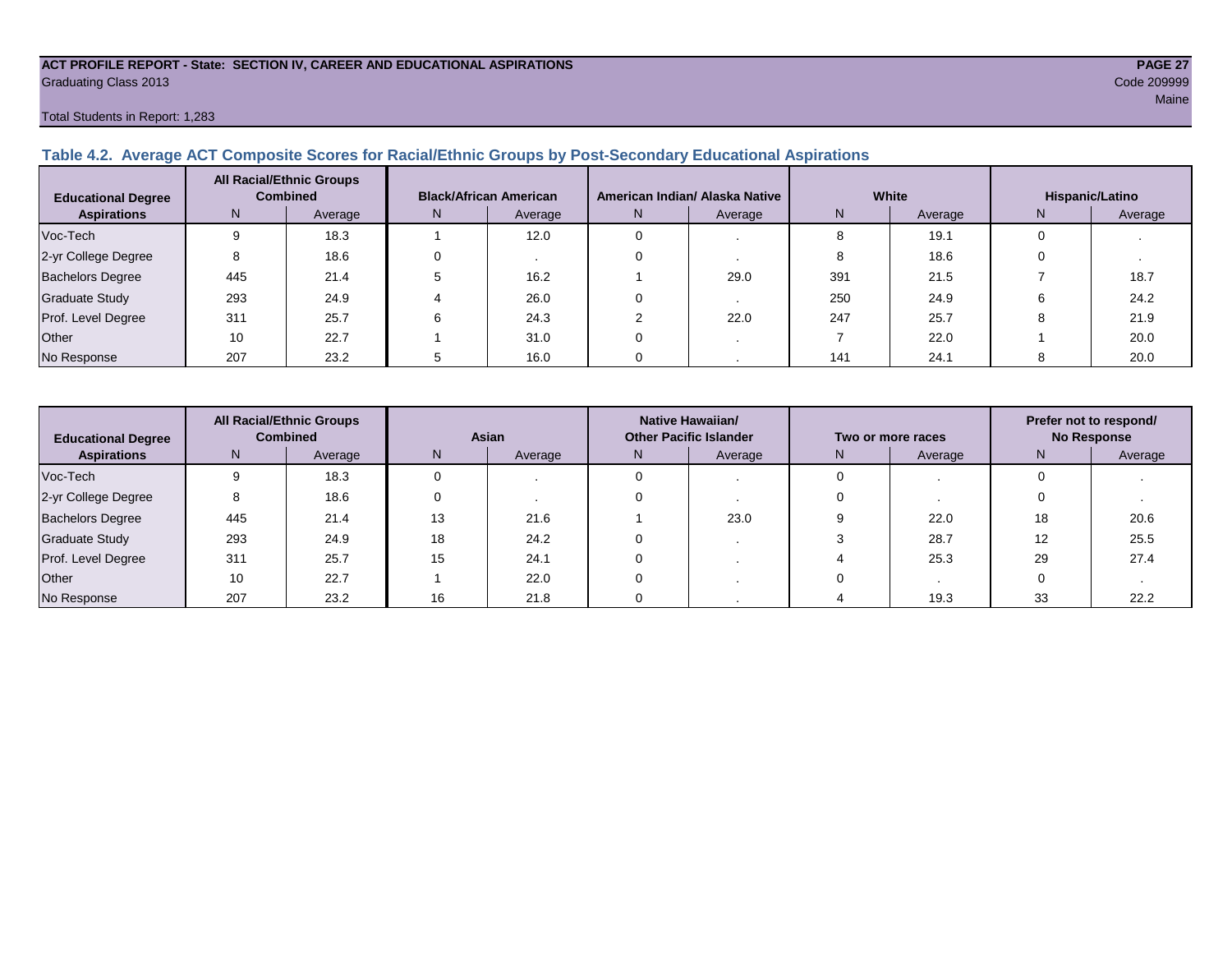#### **ACT PROFILE REPORT - State: SECTION IV, CAREER AND EDUCATIONAL ASPIRATIONS PAGE 28** Code 209999 Craduating Class 2013

#### Total Students in Report: 1,283

#### **Table 4.3. Students' Score Report Preferences at Time of Testing**

|                                      |                 |                           | <b>Percent of Students in</b>             |                |                |                |                |                |                 |                |                          |
|--------------------------------------|-----------------|---------------------------|-------------------------------------------|----------------|----------------|----------------|----------------|----------------|-----------------|----------------|--------------------------|
|                                      |                 | <b>Number of Students</b> | <b>College Readiness Standards Ranges</b> |                |                |                |                |                |                 |                |                          |
|                                      |                 |                           |                                           |                |                |                |                |                |                 |                |                          |
| Name                                 | <b>State</b>    | Total                     | 1st Choice                                | Choice         | $01 - 12$      | $13 - 15$      | $16 - 19$      | $20 - 23$      | 24-27           | $28 - 32$      | 33-36                    |
| UNIVERSITY OF MAINE THE              | Maine           | 141                       | 44                                        | 97             | 1              | 5              | 27             | 27             | 28              | 12             |                          |
| UNIVERSITY OF SOUTHERN MAINE         | Maine           | 54                        | $\overline{7}$                            | 47             | $\overline{2}$ | 17             | 37             | 28             | 15              | $\overline{2}$ | $\Omega$                 |
| UNIVERSITY OF NEW ENGLAND            | Maine           | 46                        | 7                                         | 39             | 0              | 4              | 30             | 46             | 11              | 9              | 0                        |
| NORTHEASTERN UNIVERSITY              | Massachusetts   | 41                        | 3                                         | 38             | 0              | $\Omega$       | 5              | 24             | 39              | 32             | 0                        |
| <b>BOSTON COLLEGE</b>                | Massachusetts   | 31                        | 12                                        | 19             | $\Omega$       | $\Omega$       | 10             | 13             | 42              | 32             | 3                        |
| <b>HUSSON UNIVERSITY</b>             | Maine           | 29                        | 10                                        | 19             | $\Omega$       | 10             | 45             | 38             | 3               | 3              | $\Omega$                 |
| UNIVERSITY OF VERMONT                | Vermont         | 25                        | 4                                         | 21             | $\Omega$       | $\overline{0}$ | 20             | 28             | 36              | 12             | $\overline{\mathcal{A}}$ |
| <b>TUFTS UNIVERSITY</b>              | Massachusetts   | 24                        | 10                                        | 14             | $\Omega$       | $\Omega$       | $\overline{4}$ | 17             | 33              | 42             | 4                        |
| <b>BOSTON UNIVERSITY</b>             | Massachusetts   | 23                        | 6                                         | 17             | $\Omega$       | $\Omega$       | $\overline{4}$ | 17             | 48              | 30             | $\Omega$                 |
| UNIVERSITY OF NEW HAMPSHIRE          | New Hampshire   | 21                        | 3                                         | 18             | $\mathbf 0$    | $\mathbf 0$    | 24             | 24             | 38              | 14             | 0                        |
| <b>BOWDOIN COLLEGE</b>               | Maine           | 18                        | 5                                         | 13             | $\Omega$       | $\mathbf 0$    | 6              | 22             | 33              | 33             | 6                        |
| <b>MAINE MARITIME ACADEMY</b>        | Maine           | 18                        | $\overline{7}$                            | 11             | $\Omega$       | 6              | 22             | 50             | 22              | $\Omega$       | 0                        |
| <b>COLBY COLLEGE</b>                 | Maine           | 17                        | 4                                         | 13             | 0              | $\Omega$       | $\Omega$       | 24             | 47              | 24             | 6                        |
| <b>LIBERTY UNIVERSITY</b>            | Virginia        | 16                        | 8                                         | 8              | $\Omega$       | $\Omega$       | 31             | 25             | 25              | 6              | 13                       |
| <b>NCAA ELIGIBILITY CENTER</b>       | Indiana         | 16                        | 10                                        | 6              | $\Omega$       | 6              | 19             | 44             | 19              | 13             | 0                        |
| <b>SAINT JOSEPH'S COLLEGE</b>        | Maine           | 16                        | $\overline{4}$                            | 12             | $\overline{0}$ | $\overline{0}$ | 56             | 38             | $\overline{0}$  | 6              | $\overline{0}$           |
| <b>BOB JONES UNIVERSITY</b>          | South Carolina  | 15                        | 13                                        | $\overline{2}$ | $\Omega$       | $\Omega$       | 20             | 27             | 33              | 13             | $\overline{7}$           |
| <b>DARTMOUTH COLLEGE</b>             | New Hampshire   | 15                        | 6                                         | 9              | $\Omega$       | $\Omega$       | $\Omega$       | $\overline{7}$ | 27              | 47             | 20                       |
| UNITED STATES NAVAL ACADEMY          | Maryland        | 14                        | 11                                        | 3              | $\Omega$       | $\Omega$       | $\overline{7}$ | 29             | 21              | 36             | $\overline{7}$           |
| UNIVERSITY OF MAINE AT FARMINGTON    | Maine           | 14                        | 3                                         | 11             | $\Omega$       | 36             | 36             | $\mathbf{0}$   | 21              | $\overline{7}$ | $\Omega$                 |
| UNIV OF MASSACHUSETTS AMHERST        | Massachusetts   | 13                        | 3                                         | 10             | 8              | 8              | 8              | 38             | 23              | 15             | 0                        |
| <b>WORCESTER POLYTECHNIC INST</b>    | Massachusetts   | 13                        | 4                                         | 9              | 0              | $\mathbf 0$    | 8              | 15             | 38              | 31             | 8                        |
| <b>BROWN UNIVERSITY</b>              | Rhode Island    | 12                        | 3                                         | 9              | 0              | 0              | $\Omega$       | $\Omega$       | 58              | 25             | 17                       |
| <b>NEW YORK UNIVERSITY</b>           | <b>New York</b> | 12                        | 6                                         | 6              | 0              | 0              | 0              | 42             | 33              | 25             | 0                        |
| <b>ENDICOTT COLLEGE</b>              | Massachusetts   | 11                        | 5                                         | 6              | $\Omega$       | $\Omega$       | 36             | 27             | 36              | $\Omega$       | $\Omega$                 |
| <b>QUINNIPIAC UNIVERSITY</b>         | Connecticut     | 10                        | $\overline{1}$                            | 9              | $\Omega$       | $\Omega$       | 20             | 50             | 10              | 20             | $\Omega$                 |
| ROCHESTER INST OF TECHNOLOGY         | <b>New York</b> | 10                        | 3                                         | $\overline{7}$ | $\Omega$       | $\Omega$       | $\Omega$       | $\Omega$       | 40              | 60             | $\Omega$                 |
| UNIVERSITY OF CONNECTICUT            | Connecticut     | 10                        | $\overline{4}$                            | 6              | $\Omega$       | $\mathbf 0$    | 20             | 50             | 10              | 20             | $\Omega$                 |
| <b>CEDARVILLE UNIVERSITY</b><br>Ohio |                 | 9                         | 3                                         | 6              | $\Omega$       | $\Omega$       | 22             | 33             | 33              | $\Omega$       | 11                       |
| <b>HARVARD COLLEGE</b>               | Massachusetts   | 9                         | 3                                         | 6              | 0              | $\Omega$       | $\mathbf 0$    | 11             | 22              | 56             | 11                       |
| <b>All Other Institutions</b>        |                 | 872                       | 263                                       | 609            | $\mathbf 1$    | $\overline{4}$ | 16             | 27             | 28              | 22             | 3                        |
| Total                                |                 | 1,575                     | 475                                       | 1,100          | 1              | $\overline{4}$ | 18             | 27             | $\overline{28}$ | 20             | 3                        |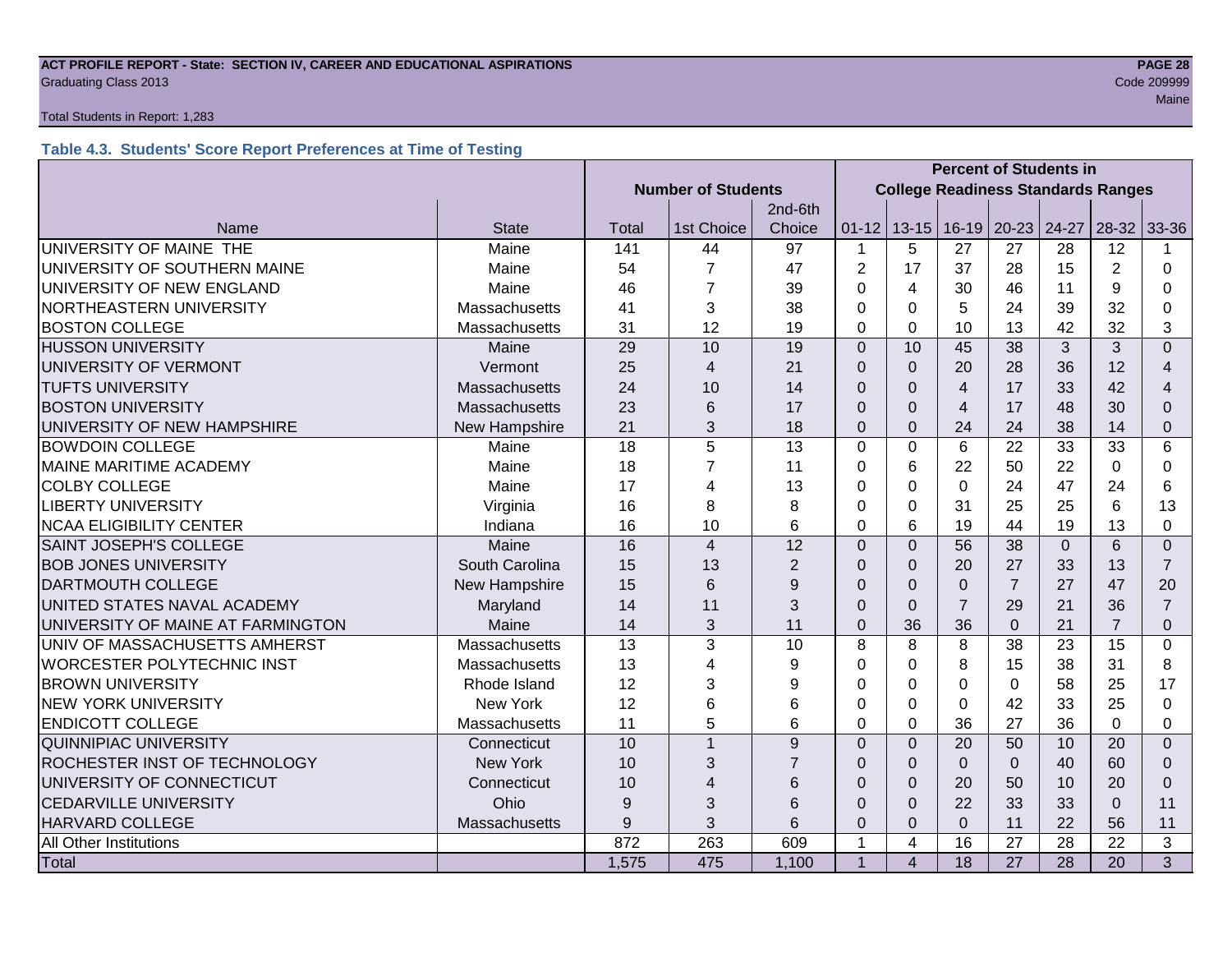Total Students in Report: 1,283

## Section V Optional Writing Test Results

Beginning with the Graduating Class of 2013, all students whose scores are college reportable, both standard and extended time tests, are now included. Also beginning with the 2013 Graduating Class data, College Readiness Benchmarks for Reading and Science were updated to reflect the most recent college coursework research.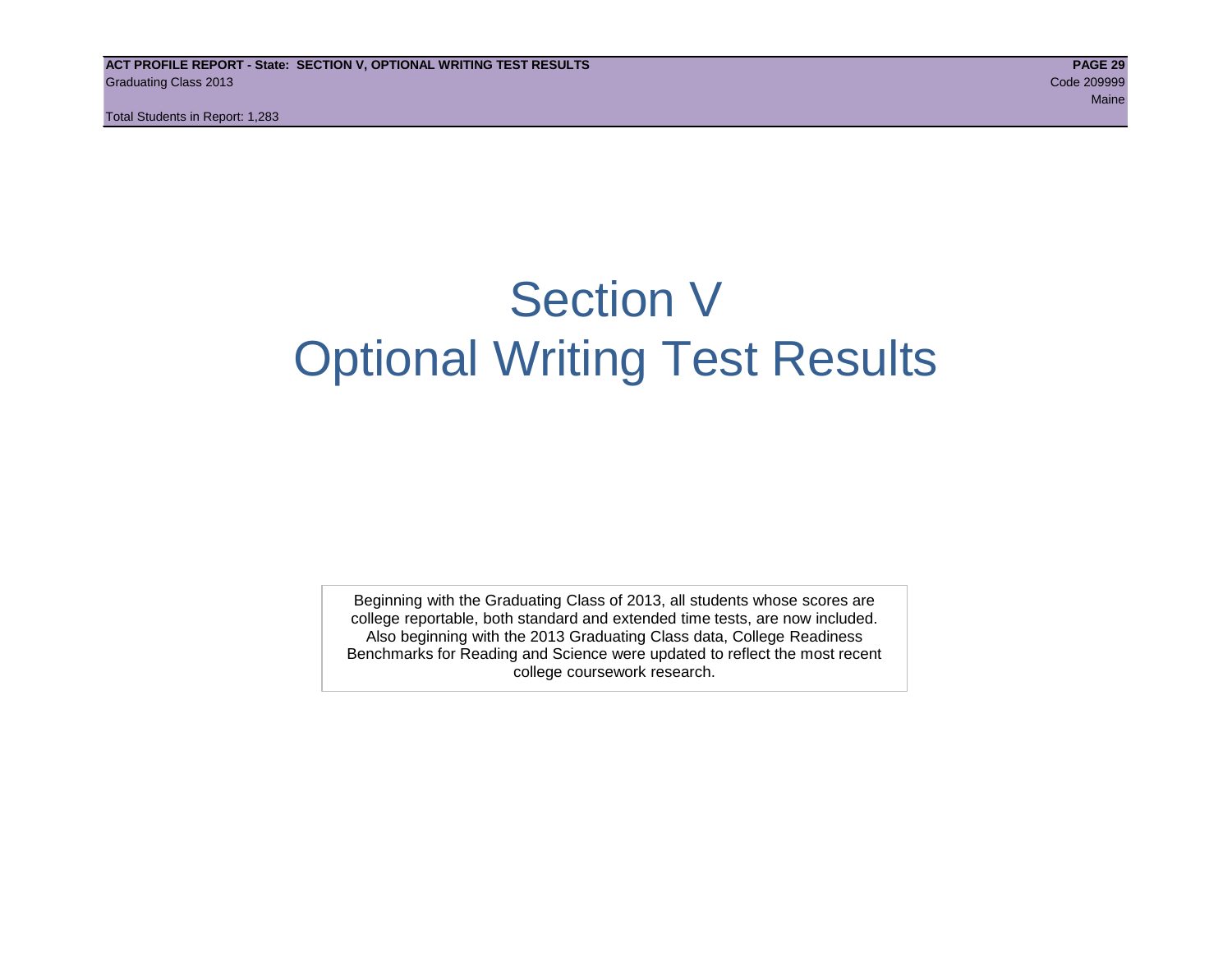#### **ACT PROFILE REPORT - State: SECTION V, OPTIONAL WRITING TEST RESULTS PAGE 30** Graduating Class 2013 Code 209999

#### Total Students in Report: 1,283

| $\frac{1}{2}$ and $\frac{1}{2}$ . The map the final measured by the second by the second to compute the term of the second |                           |                 |              |                 |              |                 |                                 |                 |  |  |  |
|----------------------------------------------------------------------------------------------------------------------------|---------------------------|-----------------|--------------|-----------------|--------------|-----------------|---------------------------------|-----------------|--|--|--|
|                                                                                                                            | <b>Average ACT Scores</b> |                 |              |                 |              |                 |                                 |                 |  |  |  |
|                                                                                                                            |                           | N               |              | <b>English</b>  |              | <b>Essay</b>    | <b>English/Writing Combined</b> |                 |  |  |  |
|                                                                                                                            | <b>State</b>              | <b>National</b> | <b>State</b> | <b>National</b> | <b>State</b> | <b>National</b> | <b>State</b>                    | <b>National</b> |  |  |  |
| <b>All Students</b>                                                                                                        | 1,084                     | 942,769         | 23.8         | 21.3            | 7.7          | 7.0             | 23.0                            | 20.5            |  |  |  |
| Black/African American                                                                                                     | 19                        | 114,751         | 21.4         | 16.3            | 6.8          | 6.1             | 20.5                            | 16.0            |  |  |  |
| American Indian/Alaska Native                                                                                              |                           | 6.031           | 23.7         | 16.8            | 8.7          | 6.1             | 23.7                            | 16.4            |  |  |  |
| White                                                                                                                      | 876                       | 518,407         | 24.2         | 22.9            | 7.7          | 7.2             | 23.3                            | 21.9            |  |  |  |
| Hispanic/Latino                                                                                                            | 26                        | 151,504         | 21.3         | 18.6            | 7.1          | 6.8             | 20.6                            | 18.3            |  |  |  |
| Asian                                                                                                                      | 61                        | 54,580          | 20.9         | 23.5            | 7.6          | 7.6             | 20.9                            | 22.7            |  |  |  |
| Native Hawaiian/Other Pac. Isl.                                                                                            |                           | 2,812           | 21.0         | 19.5            | 8.0          | 6.9             | 21.0                            | 19.2            |  |  |  |
| Two or more races                                                                                                          | 16                        | 35,355          | 23.0         | 21.5            | 7.3          | 7.0             | 21.9                            | 20.6            |  |  |  |
| Prefer not/No Response                                                                                                     | 82                        | 59,329          | 24.0         | 21.8            | 7.5          | 7.1             | 23.1                            | 20.9            |  |  |  |
| <b>Males</b>                                                                                                               | 449                       | 423,104         | 23.2         | 21.0            | 7.4          | 6.7             | 22.4                            | 20.1            |  |  |  |
| Females                                                                                                                    | 635                       | 513,945         | 24.3         | 21.6            | 7.8          | 7.2             | 23.5                            | 20.9            |  |  |  |
| Missing                                                                                                                    | 0                         | 5,720           |              | 16.6            |              | 6.3             |                                 | 16.5            |  |  |  |

#### **Table 5.1. Average ACT English and Writing Scores by Race/Ethnicity and Gender for students who took ACT Writing**